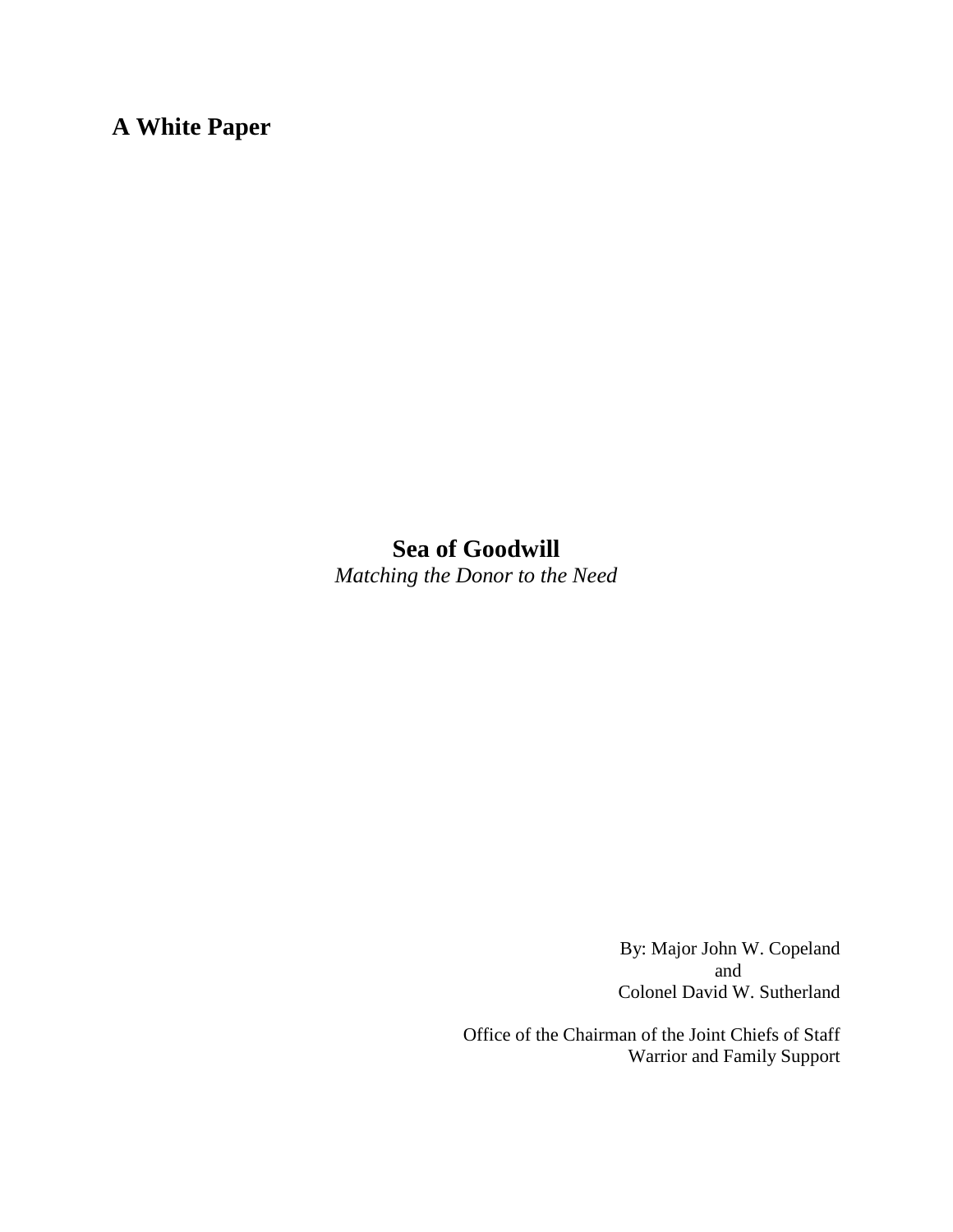# **Table of Contents**

| Introduction                                                                                                              | $\mathbf{1}$               |
|---------------------------------------------------------------------------------------------------------------------------|----------------------------|
| Thesis                                                                                                                    | $\overline{4}$             |
| End-State                                                                                                                 | 5                          |
| <b>Current Situation</b>                                                                                                  | 5                          |
| The Family                                                                                                                | 6                          |
| The Community                                                                                                             | 7                          |
| Objectives<br>Goal<br>Objectives                                                                                          | 8<br>$\,8\,$<br>8          |
| A Model of Excellence<br>The Wholistic Balance (The Trinity)<br>Education<br>Employment<br><b>Access to Healthcare</b>    | 9<br>9<br>10<br>11<br>13   |
| Focus<br>Leading<br>Caring<br>Training<br>Maintaining                                                                     | 14<br>14<br>15<br>15<br>16 |
| Implementation<br>Phase I: Planning and Garnering Support<br>Phase II: Implementation and Assessment<br>Phase III: Reform | 17<br>17<br>19<br>19       |
| Conclusion                                                                                                                | 20                         |
| <b>Tables, Charts, Figures</b>                                                                                            |                            |
| Figure 1: Model of Excellence<br>Figure 2: Focus                                                                          | 10<br>17                   |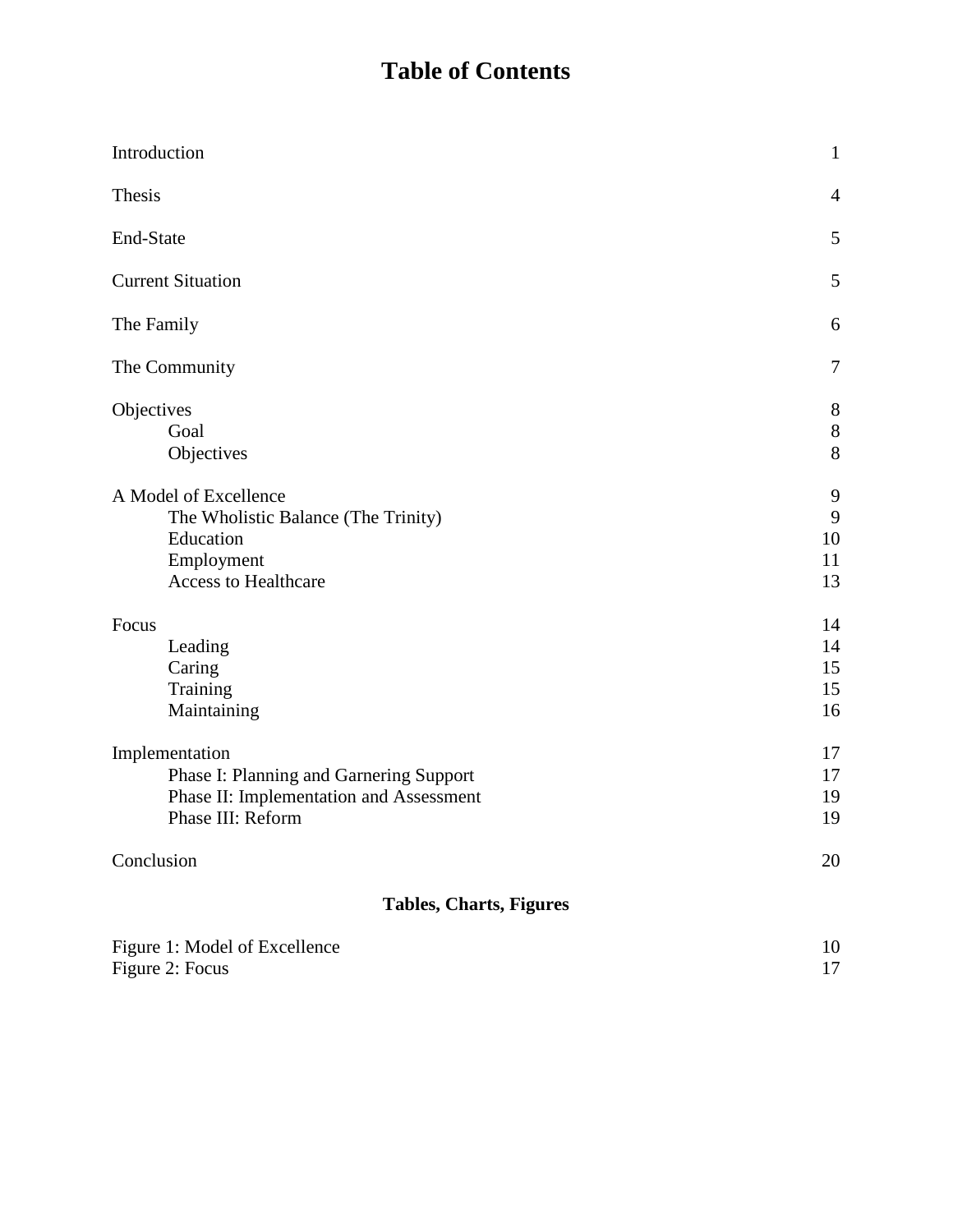## **Sea of Goodwill**

*Matching the Donor to the Need*

## **Introduction**

"Our men and women in uniform stand watch abroad and more are readying to deploy. To each and every one of them, and to the families who bear the quiet burden of their absence, Americans are united in sending one message: we honor your service, we are inspired by your sacrifice, and you have our unyielding support."  $\frac{1}{1}$  $\frac{1}{1}$  $\frac{1}{1}$  "And just as they must have the resources they need in war, we all have a responsibility to support them when they come home." <sup>[2](#page-2-1)</sup> - President Barack Obama

President Obama's message is accurate. We, the citizens of the United States of America, have a responsibility to support our Service men and women for life. However, his comment should not be misconstrued as an indictment that Americans have not been doing so. The highest levels of government are so committed to this support that warrior and family support efforts are now incorporated into the national security decision making process during monthly Interagency Policy Committee and routinely held Deputy and Principal Committee meetings. Today, unlike any generation in history, citizens across the country are supportive in word and deed of the American Active Duty, Reserve, and National Guard Soldier, Sailor, Airman, Marine, and Coast Guardsman. Our nation is so full of support for our Service members it is difficult to illustrate all the organizations and individuals trying to do their part to support our veterans. Admiral Michael Mullen, the Chairman of the Joint Chiefs of Staff, calls this a "Sea of Goodwill" of American support.<sup>[3](#page-2-2)</sup> He notes, "The challenge... is how do you connect that sea of goodwill to the need?"<sup>[4](#page-2-3)</sup>

<span id="page-2-0"></span><sup>&</sup>lt;sup>1</sup> February 24, 2009 Presidential Address to Joint Session of Congress; Available from http://www.whitehouse.gov/the\_press\_office/remarks-of-president-barack-obama-address-to-joint-session-of-<br>congress/; internet; accessed 9 February 2010.

<span id="page-2-1"></span> $\frac{1}{2}$  January 27, 2010 Presidential "State of the Union Address"; available fro[m http://www.whitehouse.gov/the-press](http://www.whitehouse.gov/the-press-office/remarks-president-state-union-address)[office/remarks-president-state-union-address;](http://www.whitehouse.gov/the-press-office/remarks-president-state-union-address) internet; accessed 9 February 2010. [3](http://www.whitehouse.gov/the-press-office/remarks-president-state-union-address) Mike Mullen, "Honoring life on Memorial Day" *The Washington Times*. May 26, 2008. Available from

<span id="page-2-2"></span>[http://www.washingtontimes.com/news/2008/may/26/honoring-life-on-memorial-day](http://www.washingtontimes.com/news/2008/may/26/honoring-life-on-memorial-da); internet; accessed on 25 February 2010.<br><sup>4</sup> Brain Injury Research Warrants Urgency; available from

<span id="page-2-3"></span>

[http://www.defense.gov/news/newsarticle.aspx?id=56537;](http://www.defense.gov/news/newsarticle.aspx?id=56537) internet; accessed 9 February 2010.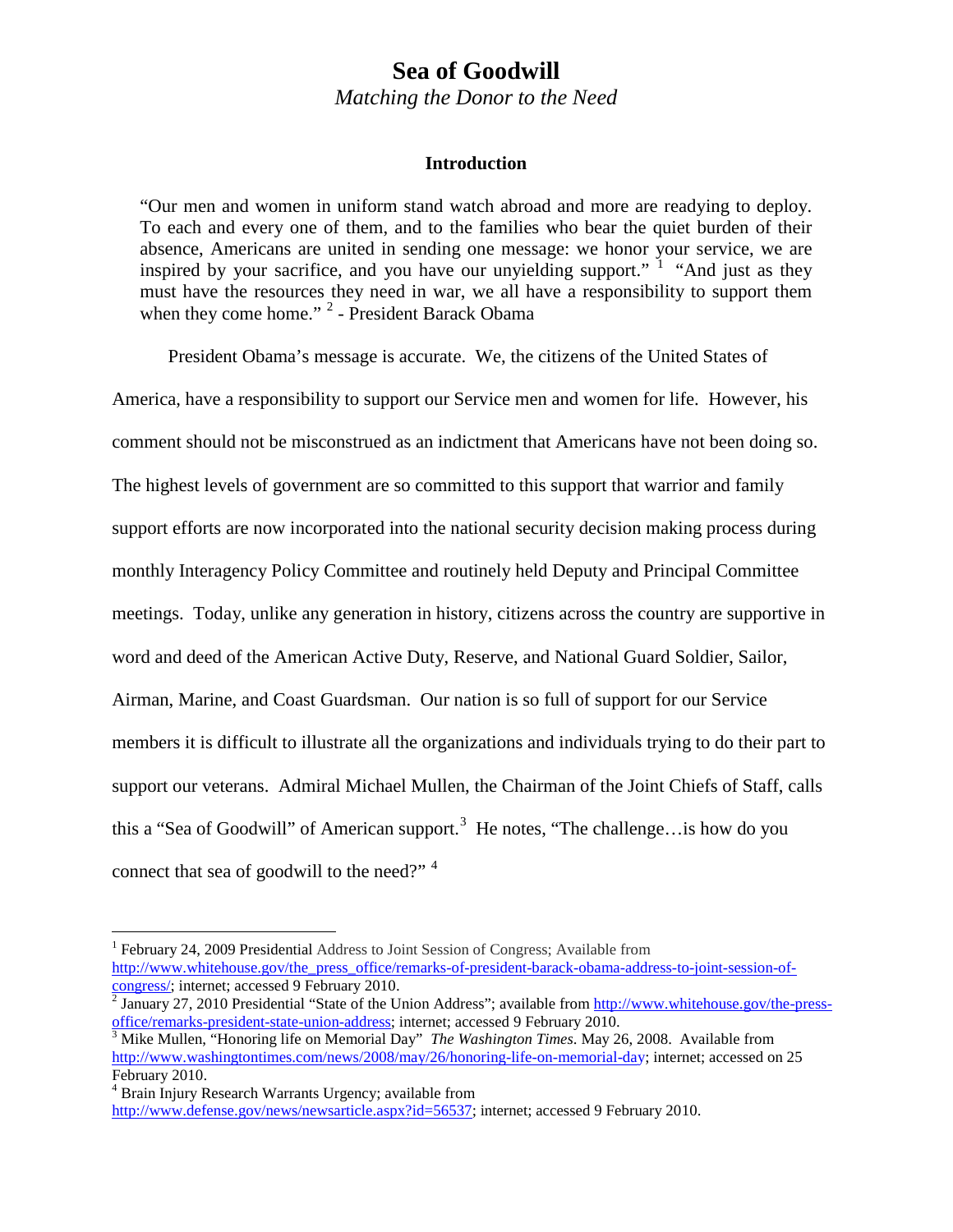In *On War*, Carl von Clausewitz identified cities, specifically capitals, as a nation's center of gravity because they are "the center of all political and social activity".<sup>[5](#page-3-0)</sup> They are designed to sustain the economic, political, and life support needs of not only the inhabitants of that city, but the entire national population. Our nation's cities and towns may also be described as a system of systems.

Shimon Naveh, the director and senior lecturer of the Department of History and Security Studies Program at the Cummings Center, suggested the aim of any system is its main source of strength. <sup>[6](#page-3-1)</sup> If one refers to Joint and Army doctrinal definitions as they relate to sources of power and physical strength, it follows that the aim of the system may be defined as the system's center of gravity. The aim becomes the center of gravity because if the aim is adversely affected, the system no longer functions effectively.<sup>[7](#page-3-2)</sup>

The potential of the Sea of Goodwill is not just the nation's government, nongovernmental agencies, benevolent organizations, and institutes of higher learning. Its potential is in the heart of our nation's communities – the citizens of those towns and cities. The aim of this Sea of Goodwill is matching donors with the needs of Service members, veterans, their families, and the families of the fallen.

The country understands the interdependent relationship and responsibility of all participants, military and civilian, to care for our veterans and families. However, we may not have a clear understanding of how each support the other. Some of us are sergeants, commanders, captains, and generals who lead men and women into harm's way on faraway fields to preserve liberty. Others are community leaders, college deans, CEOs, and presidents who lead

<span id="page-3-2"></span><span id="page-3-1"></span><span id="page-3-0"></span>

<sup>&</sup>lt;sup>5</sup> Carl Von Clauswitz, *On War* (Princeton: Princeton University Press, 1984).<br><sup>6</sup> Dr. Shimon Naveh was the Senior Lecturer of the Department of History and Security Studies Program and Director at the Cummings Center. Shimon Naveh, *In Pursuit of Military Excellence: The Evolution of Operational Theory*. Oregon: Frank Cass Publishers (1997).<sup>7</sup> Ibid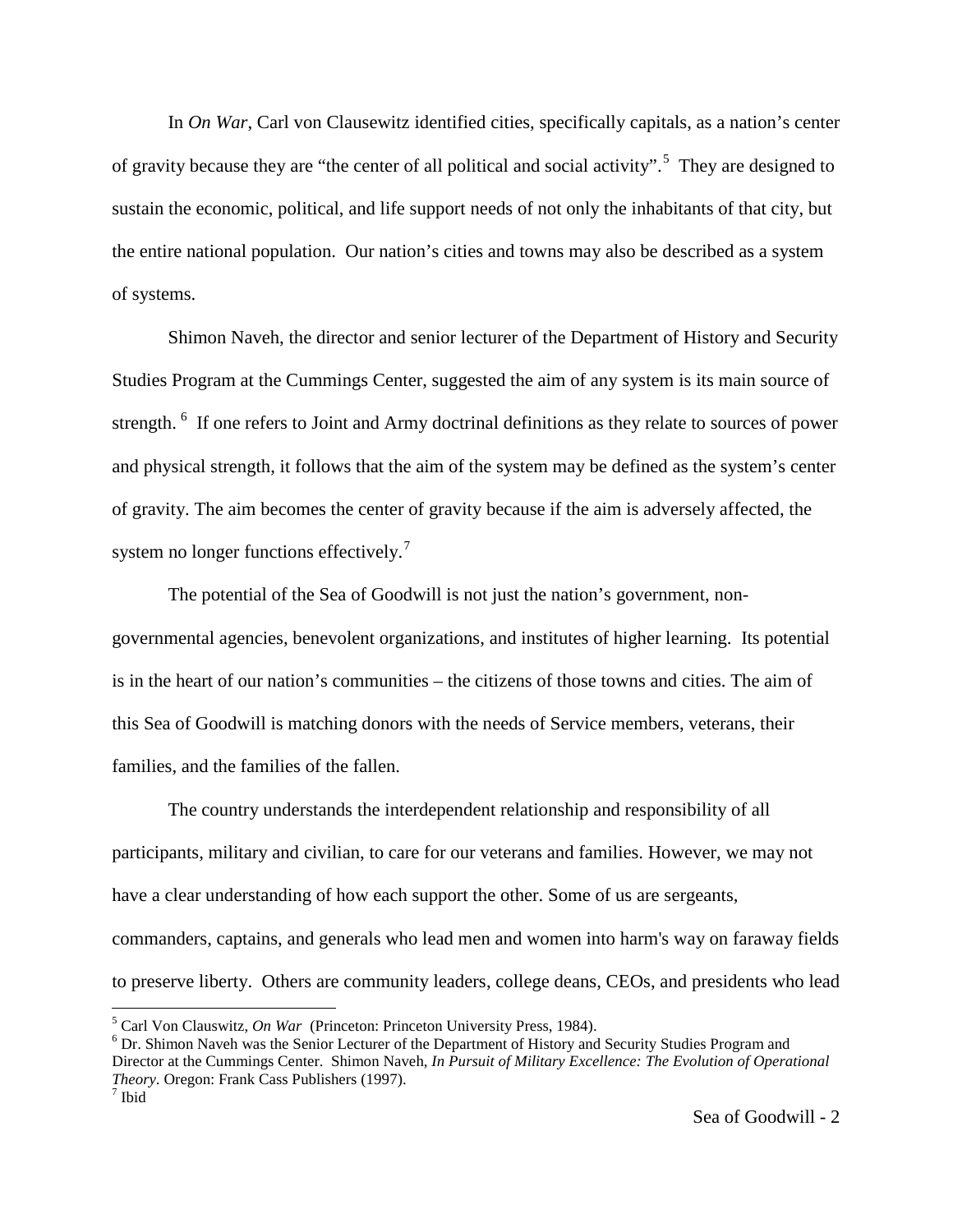men and women in education, productivity, and change on the fields of capitalism and philanthropy.

There are at least 400,000 uniform resource locators (URLs) for donors - organizations that support our Service men and women. They include veterans' service organizations.  $8$ Donors may also be found on sources like the National Resource Directory - a Web site, published by the Office of the Secretary of Defense, for wounded, ill, and injured Services members, veterans, their families, and those who support them.<sup>[9](#page-4-1)</sup> Other venues to locate support are collated on Web sites like "Warrior Gateway" or "military.com"<sup>[10](#page-4-2)</sup> They may also be institutions, businesses, healthcare facilities and organizations, financial institutions, and other infrastructure that advance society.

The Sea of Goodwill assists our veterans in achieving the capacity for greatness that exists in them, their families, and the families of our fallen as they transition into civilian society. A successful transition and continued support will enhance not only veterans and families, but also the community. A veteran comes from an experienced and talented group that has demonstrated a willingness to serve their nation and community. This paper will enable a shared vision that is understood by both civilian and military members. It will provide a suggested

<span id="page-4-0"></span><sup>&</sup>lt;sup>8</sup> Veteran's Affairs. "Veterans Service Organizations." Available at [http://www1.va.gov/vso/.](http://www1.va.gov/vso/) Inclusion of an organization in the directory does not constitute approval or endorsement by VA or the United States Government of the organization or its activities. Some VSOs are "chartered", which means they are federally chartered and/or recognized or approved by the VA Secretary for purposes of preparation, presentation, and prosecution of claims under laws administered by the Department of Veterans Affairs. Inclusion of non-chartered organizations does not constitute or reflect VA recognition of said organization and its representatives for purposes of representation of VA claimants."

<span id="page-4-1"></span><sup>&</sup>lt;sup>9</sup> National Resource Directory. Available at [http://www.nationalresourcedirectory.gov/.](http://www.nationalresourcedirectory.gov/) The National Resource Directory (NRD) provides access to services and resources at the national, state and local levels that support recovery, rehabilitation and community reintegration. Visitors can find information on a variety of topics including benefits & compensation, education & training, employment, family & caregiver support, health, homeless assistance, housing, transportation & travel and other services & resources.

<span id="page-4-2"></span><sup>&</sup>lt;sup>10</sup> Business Executives for National Security. "Warrior Gateway." Available at [http://warriorgateway.org/;](http://warriorgateway.org/) "Military – All the Benefits of Service." Available a[t http://www.military.com/.](http://www.military.com/)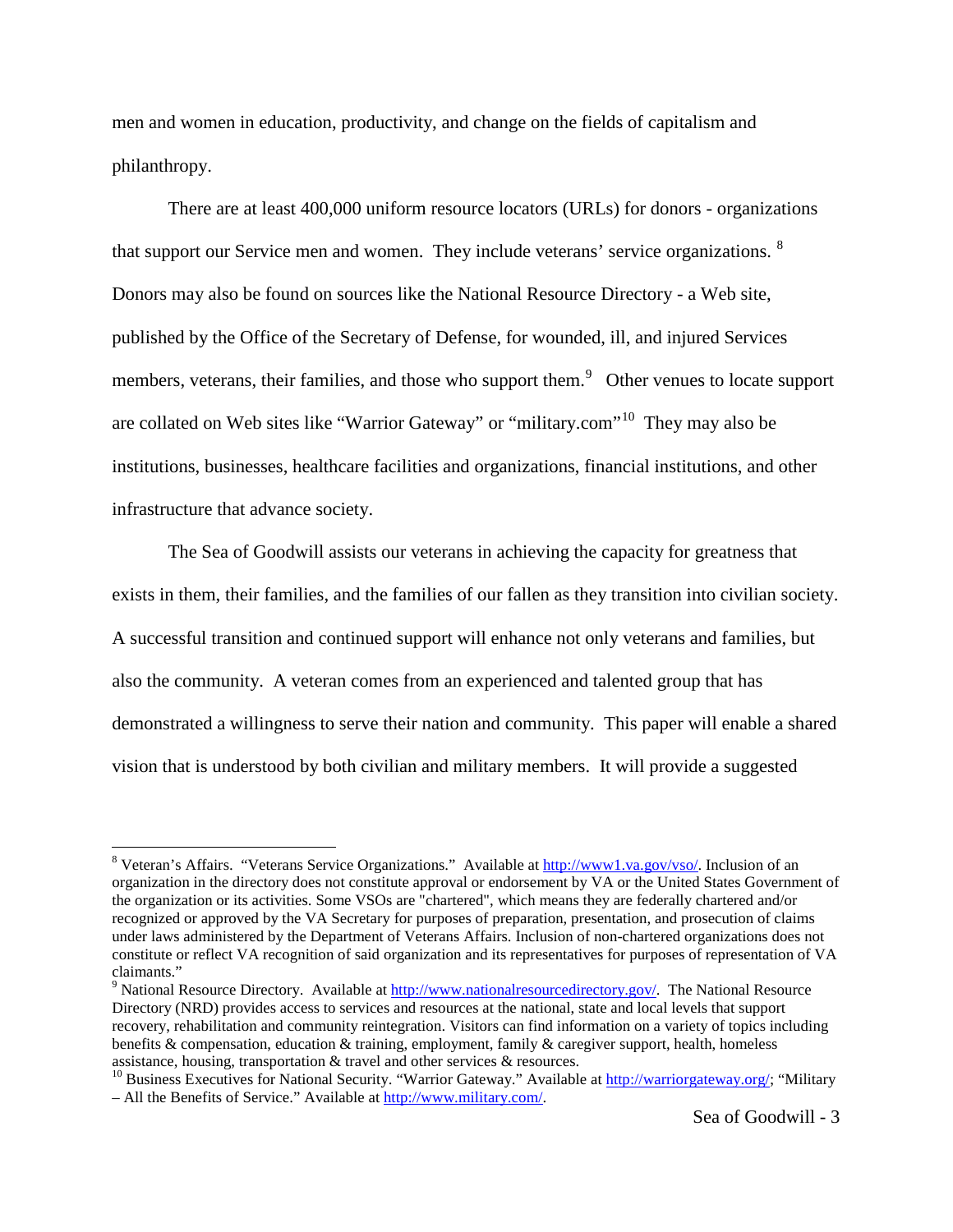general azimuth towards which all of these diverse, well-meaning actors can channel their efforts to provide the most good for those they so strongly and lovingly wish to help.

#### **Thesis**

Returning to regular duty after exposure to combat is difficult, but with the right resources, reintegration into a known organization with familiar faces is achievable. In sharp contrast, a Service member faces enormous difficulties when trying to reintegrate into civilian society after facing combat, rigorous military training, or complicated recovery procedures after sustaining a wound, illness, or injury. As the political scientist and author Samuel Huntington pointed out, too often civilian society and military culture are the antithesis of each other.<sup>[11](#page-5-0)</sup>

This does not mean that our nation's communities are not supportive of the military. Instead, it means that a Service member's return to a civilian society, whether known or unknown, is different from a return to a known military unit. Societies in which a Service member grew up may or may not have changed, but invariably, the Service member will have changed in different ways from the society with which he was familiar.

Military norms and societal norms tend to differ. When complicated with a wound, illness, or injury, whether that wound is visible or not, the merging of these norms is difficult. Societal reintegration requires linked and integrated approaches to education, employment, healthcare, mentorship, spiritual support, housing, and support opportunities involving family, friends, and the community.

Given the current state of strong societal support and civilian-military relations at the grass-roots level, it is possible for communities and our nation to provide the "reintegration trinity" of education; a meaningful and secure career; and the ability to access quality, long-term

<span id="page-5-0"></span><sup>&</sup>lt;sup>11</sup> Samuel P. Huntington. *The Soldier and the State: The Theory and Politics of Civil-Military Relations.* (Massachusetts: Belknap Press. 1957).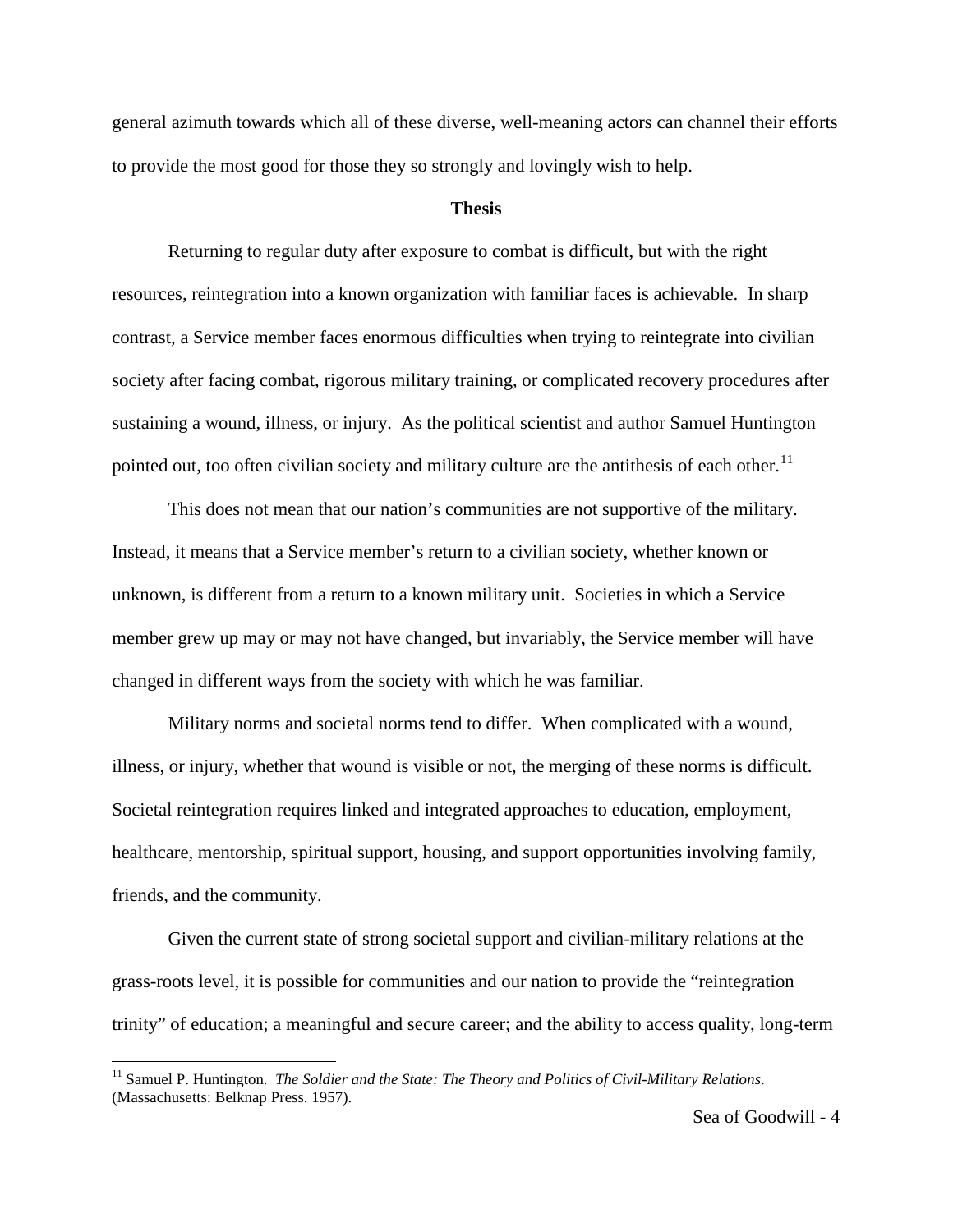medical and psychological healthcare that is needed for our military veterans and their families to stay competitive and productive.<sup>12</sup> This support not only empowers veterans and families to lead a more productive life, it gives them the means to exercise a continuum of service to their community and/or the nation.<sup>[13](#page-6-1)</sup>

## **End-State**

The mission is to leverage the Sea of Goodwill to provide this trinity by matching donors with the needs of Service members, veterans, their families, and the families of the fallen as they transition. It is vital that we provide and support a lifetime continuum of care to our warriors, veterans, and families through access to education, employment opportunities, and healthcare for all who honorably served our nation. This will ensure they thrive as contributing members of their community.

#### **Current Situation**

The state of civilian support to our returning and reintegrating military, veterans, and families is high. Our nation is filled with countless donors. They are private, public, faith-based, governmental, and non-governmental organizations whose sole desire is to care for our warriors and families. Communities, comprised of colleges, universities, local agencies; the best of the many national-level wounded warrior and family programs; local benevolent organizations; and the generosity of the American people, are the foundation for the support needed to ensure and

<span id="page-6-0"></span> $12$  Representations of ideas, efforts, and techniques in this paper are provided by officers working for the Chairman of the Joint Chiefs of Staff from 2008 - 2010 tasked specifically with solving the problem of achieving improved quality of life for our service men and women, their families, and the families of our fallen. These officers include: COL David W. Sutherland, Mr. James Lorraine, COL Craig Osborne, COL Christian Macedonia, Chaplain (LTC) J.

<span id="page-6-1"></span>Maddox Woodbery, MAJ John Copeland, Maj John Hawkins, and CPT Dennis Skelton.<br><sup>13</sup> The idea of a "continuum of service" comes from an unpublished paper title "The Case for a (Distributed) National Service Academy: Putting our Veterans Back to Work" written by Hiram Chodosh and CAPT Wayne Porter, USN. "…Veterans can either be seen as an impending unemployment liability or as a wonderful untapped pool of experience and talent. Our country needs a structured program that can provide a continuum of service for our Veterans, while simultaneously satisfying the nation's requirements for talented and experienced personnel across the spectrum of public service."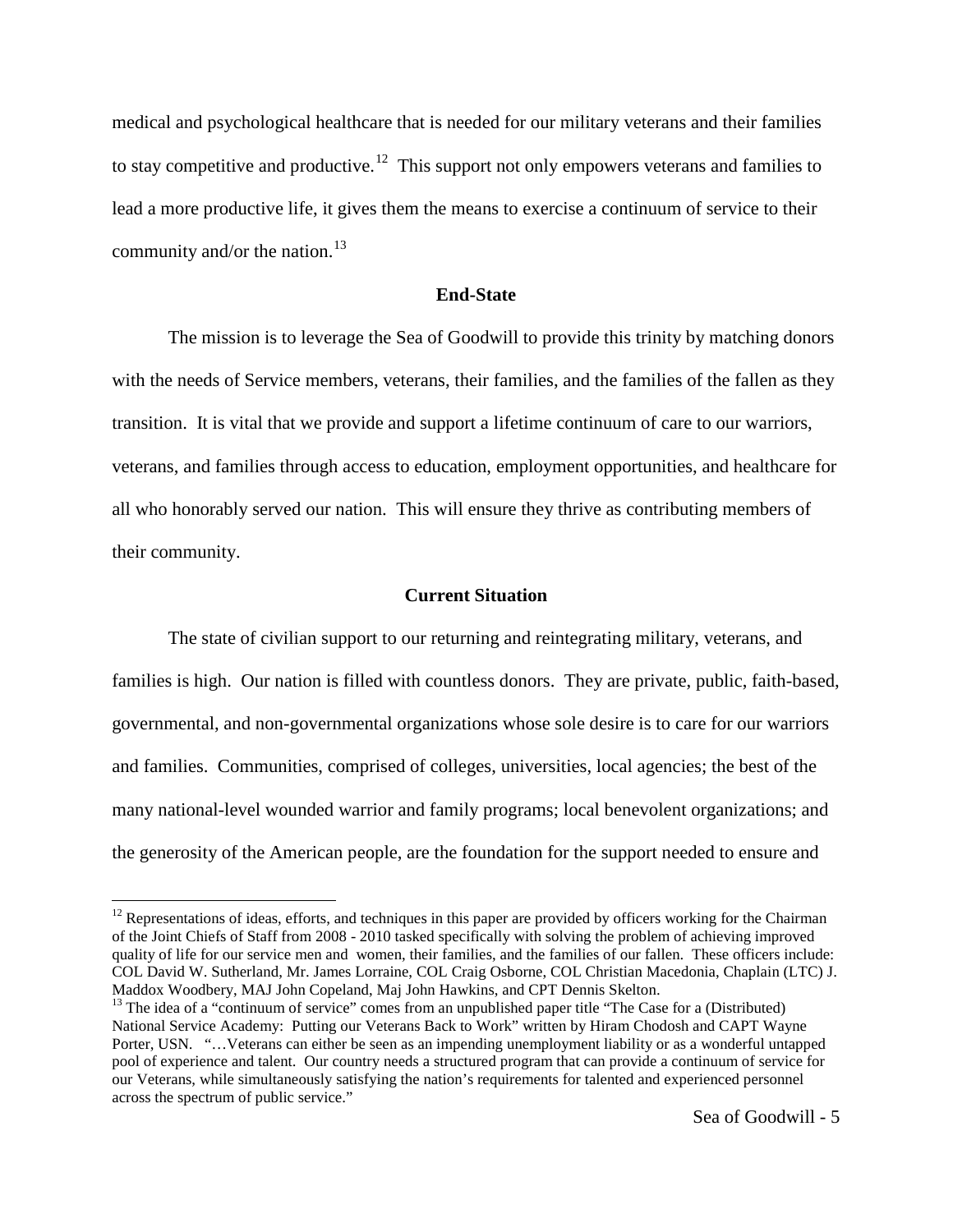improve long-term quality of life for veterans and families. The outpouring of concern and the subsequent movement to action on the part of millions of Americans to embrace warriors and their families is overwhelming. This is more than a pool of do-gooders—it is a Sea of Goodwill; our nation needs a method to navigate this sea.

A community-based solution is required for channeling the tide of this Sea of Goodwill to assist high-and low-risk Service members, veterans, and families as they adjust and reintegrate into civilian life.<sup>[14](#page-7-0)</sup> Prioritizing and linking the needs of warriors and families with donors in an organized fashion will allow a better application of resources. We can organize these efforts in a clear way; bridge the gap between Service and veteran transition; offer our wounded, ill, and injured a better lifetime continuum of care; and support them and their family.

The strength and competence of our all-volunteer force is essential to our national security. Just as speedy recovery is essential to our readiness for future operations, the knowledge that a warrior and his family will be supported and reintegrated into civilian society is essential to morale and maintaining our volunteer force. Americans must recognize their responsibility to ease the strains of the military and spread the demands of war evenly throughout society. The most practical and helpful way for citizens to fulfill their obligation is through practical support of the American military force during service and beyond.

#### **The Family**

The scope of this project is wide and the President's message was clear – America must support its men and women in uniform and their families. That said, it is important to define

<span id="page-7-0"></span><sup>&</sup>lt;sup>14</sup> United States Code 37. "Pay and Allowances of the Uniformed services" (2003). Available from section 411h(b) [of title 37, United States Code.](http://www.law.cornell.edu/usc-cgi/newurl?type=titlesect&title=37§ion=411h)Accessed on 18 February 2010. Families defined as "(A) the member's spouse; (B) children of the member (including stepchildren, adopted children, and illegitimate children); (C) parents of the member or persons in loco parentis to the member, as provided in paragraph (2); and (D) siblings of the member. (2) Parents of a member or persons in loco parentis to a member include fathers and mothers through adoption and persons who stood in loco parentis to the member for a period not less than one year immediately before the member entered the uniformed service."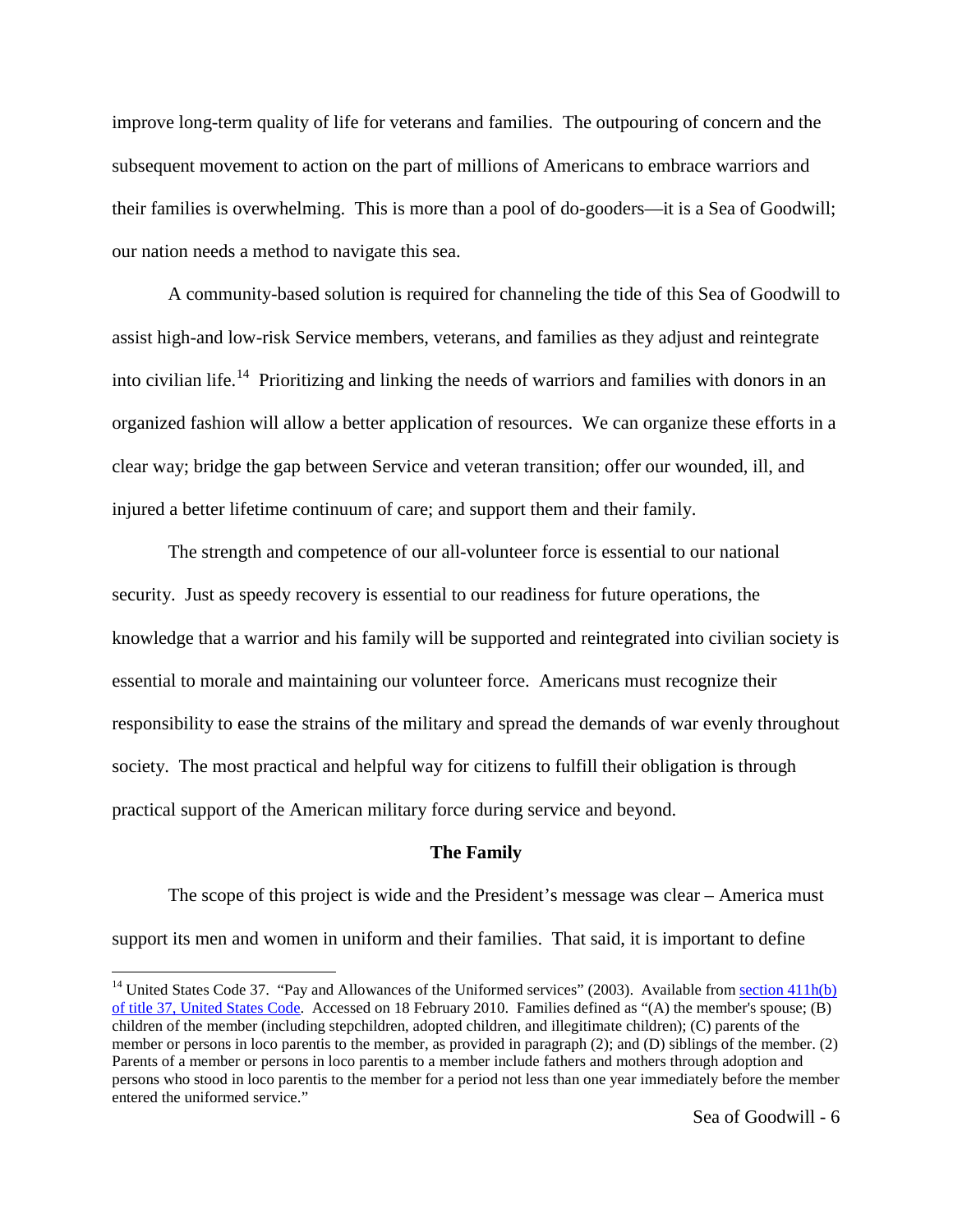"family" as it pertains to the Sea of Goodwill. The nation's military family includes not just those men and women who serve everyday in uniform, but also those military and interagency service veterans who have taken off the uniform, through honorable discharge and/or retirement, in favor of returning to civilian life. Our military family also includes those wounded, ill, and injured warriors who are trying desperately to adjust to a new normal everyday. They may remain on active or reserve duty in a military community or have faced medical discharge from the Service they so loyally served. At the center of our nation's military family is our Service members' family. The families of our fallen and the families associated with each one of our returning, retiring, and reintegrating Service members must be supported by their community as they supported their loved ones during active duty.

### **The Community**

No single agency or organization has the manpower, resources, or intellectual capital to provide a lifetime of care and support to our military family. We, as a nation, must build key partnerships and link national and local community efforts. If the Sea of Goodwill is leveraged by leaders and citizens wanting to contribute, the military family will strengthen our communities, which in turn, will strengthen our nation.

Local, state, and federal governmental agencies, and hundreds of non-governmental organizations, institutions of higher learning, local community-based organizations, and local businesses already provide many veterans and their families' the inspiration, mentorship, resources, and focus to ensure success in post-Service life. Tying together the support offered by these organizations is the key concept of the Sea of Goodwill.

The Sea of Goodwill is not another social program. It does not advocate for new programs or negate those that are already ongoing. It simply attempts to tie together the actions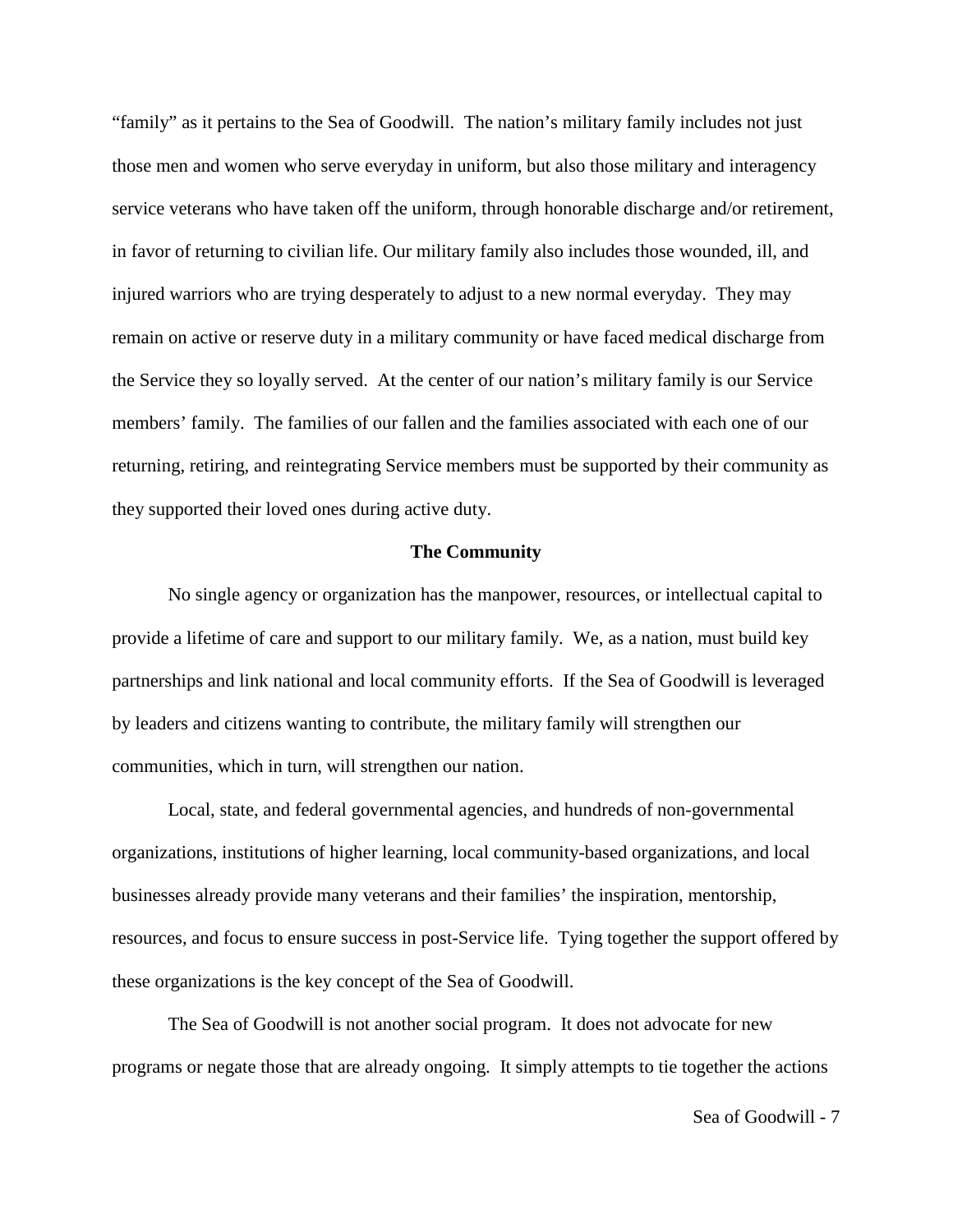of the government and local communities so we, as a nation, can work as a team to provide the highest level of quality our veterans, Service members and their families deserve.

## **Objectives**

## **Goal**

The goal of the Sea of Goodwill is to link public, private, and governmental support for Service members; veterans; recovering wounded, ill, and injured warriors; Service member and veteran immediate family members; and the immediate surviving family members of Service members who have died in the line of duty, through a common understanding of what is required to ensure a sustainable life in civilian society. Education, secure employment, and quality health care, are the foundation upon which the Sea of Goodwill can build.

#### **Objectives**

The following objectives can be attained by communities using the Sea of Goodwill. Only through education; secure and fulfilling employment; and the ability to access health care, information, options, and services can our nation's Service members, their families, and the families of the fallen truly reintegrate back into civilian life and lead productive sustainable lives.

1. Service members, veterans, and families of the fallen have access, the financial means, and are competitive for admission to universities, colleges, trade schools, and other degreeproducing institutions of higher learning.

2. Service members, veterans, and families of the fallen are competitive for employment after their transition out of Service.

3. Service members, their families, and the families of the fallen have access to health care, information, options, and services.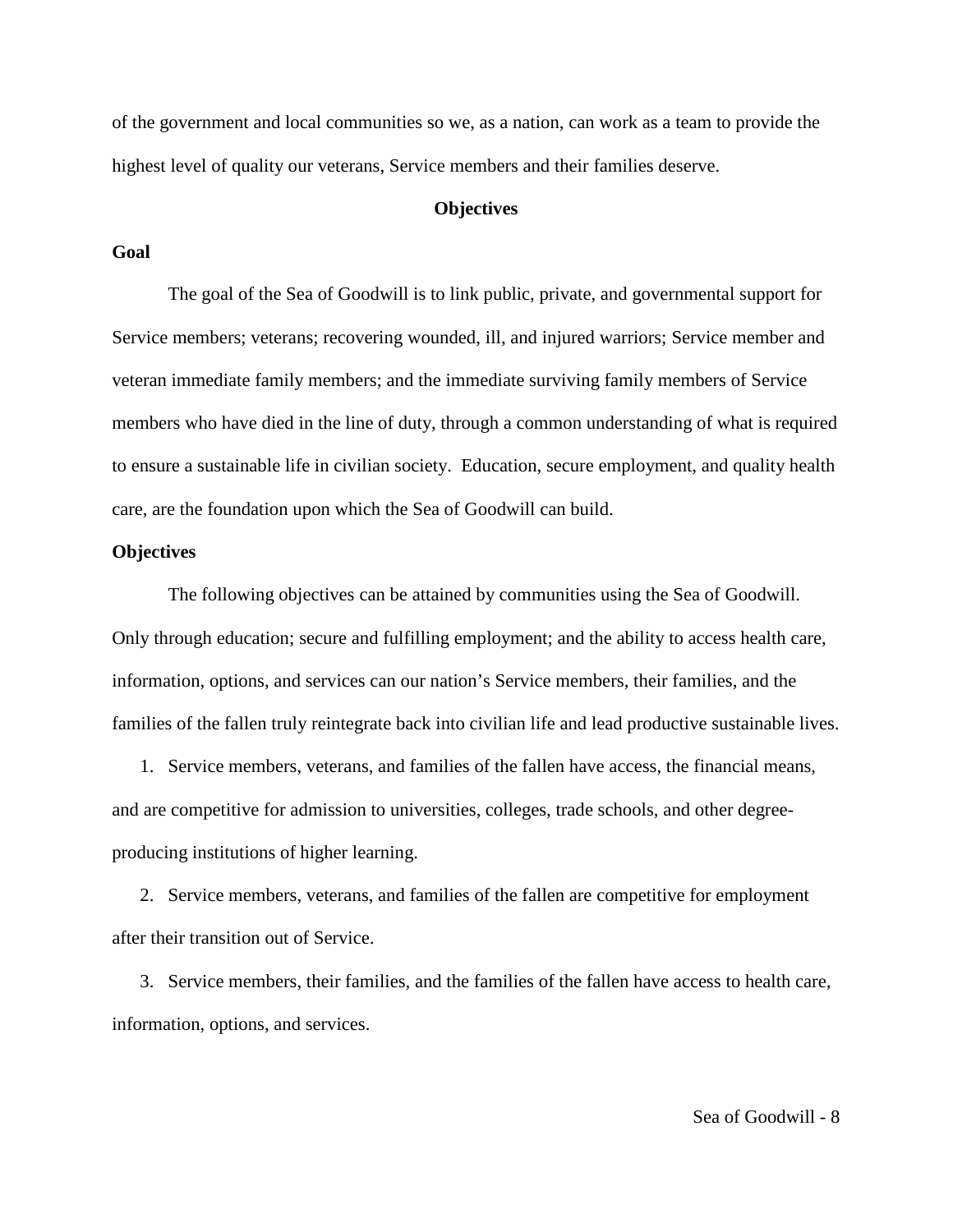4. Link national, state, and local community outreach to Service members, veterans, their families, and the families of the fallen regarding quality of life opportunities.

## **A Model of Excellence**

Many agencies and organizations are already providing unprecedented levels of support to our nation's Service members and their families. Each agency, organization, or individual provides a different expertise, contribution, or set of skills to reach a variety of differing objectives. Some of these are tied to mental and psychological health, some to education, many to quality of life, and still others to employment for wounded warriors. Some are simply trying to provide general information for reintegrating Service members, while others want to narrow their information to spouses of deceased warriors. These are all noble and vital. This Sea of Goodwill must be linked around the same objectives, with each agency, organization, community, or individual defining their own way to achieve one of the three sides of the reintegration trinity of education, employment, and healthcare.

#### **The Wholistic Balance (The Trinity)**

Throughout history, military philosophers have used a trinity as a tool to define and describe the necessary pillars of success in war. History has shown that if a force has any one side of their trinity out of synch with the other two sides, they will lose the war. Carl von Clausewitz, in his classic book *On War*, described the war trinity as (1) governmental policy, (2) military professionalism, and (3) popular support – with all three being equally significant.<sup>[15](#page-10-0)</sup>

Although it is clear from his writings that Clausewitz was referring to popular support of the war in question, one can draw a deeper meaning from the term "support." The whole of the nation must support the individual Service member as well. Education, employment, and

<span id="page-10-0"></span>Sea of Goodwill - 9 15 Michael Howard, *Clausewitz: A Very Short Introduction. (*New York, NY: Oxford University Press, 2002).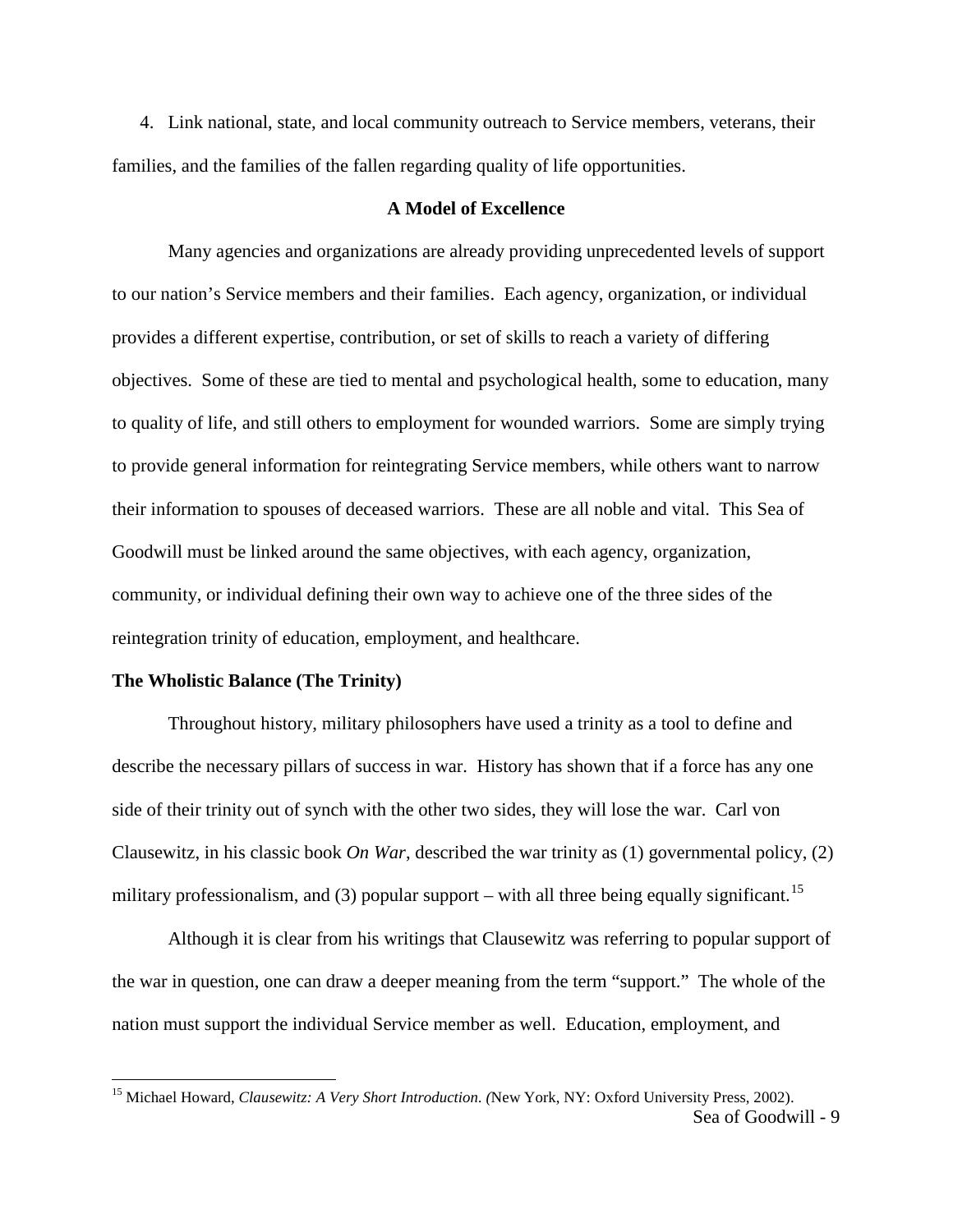healthcare are the key components necessary to ensuring Service members and their families achieve this seamless transition back into civilian society. These three components make up the reintegration trinity.



*Figure 1 – Model of Excellence* [16](#page-11-0)

## **Education**

Thomas Jefferson said, "To penetrate and dissipate these clouds of darkness, the general

mind must be strengthened by education."<sup>[17](#page-11-1)</sup> The mortar of a community is its schools.

Institutions of higher learning link community, spiritual, business, social, and benevolent support

to opportunities.<sup>[18](#page-11-2)</sup> Providing community and on-campus developmental programs will ensure

<span id="page-11-0"></span><sup>&</sup>lt;sup>16</sup> The "Trinity" of Education, Employment, and Access to Long Term Healthcare are the foundations or "Objectives" used to reach the overall goal of improved quality of life through matching donors to needs.

<span id="page-11-1"></span><sup>&</sup>lt;sup>17</sup> Thomas Jefferson, 1762-1826; Author. The Declaration of Independence; United States President (1801-1809); available fro[m http://thinkexist.com/quotation/to\\_penetrate\\_and\\_dissipate\\_these\\_clouds\\_of/179252.html,](http://thinkexist.com/quotation/to_penetrate_and_dissipate_these_clouds_of/179252.html) internet; accessed 10 February 2010.

<span id="page-11-2"></span><sup>&</sup>lt;sup>18</sup> Using Institutes of higher education as a foundation for the "Sea of Goodwill" originated from Mr. Jack Lengyel, software executive and former sports official of Marshall University, University of Akron, Heidelberg College, Cornell, and the College of Wooster and Mr. Jim Lorrain, Special Assistant to the Chairman of the Joint Chiefs of Staff for Warrior and Family Support from June – October, 2009.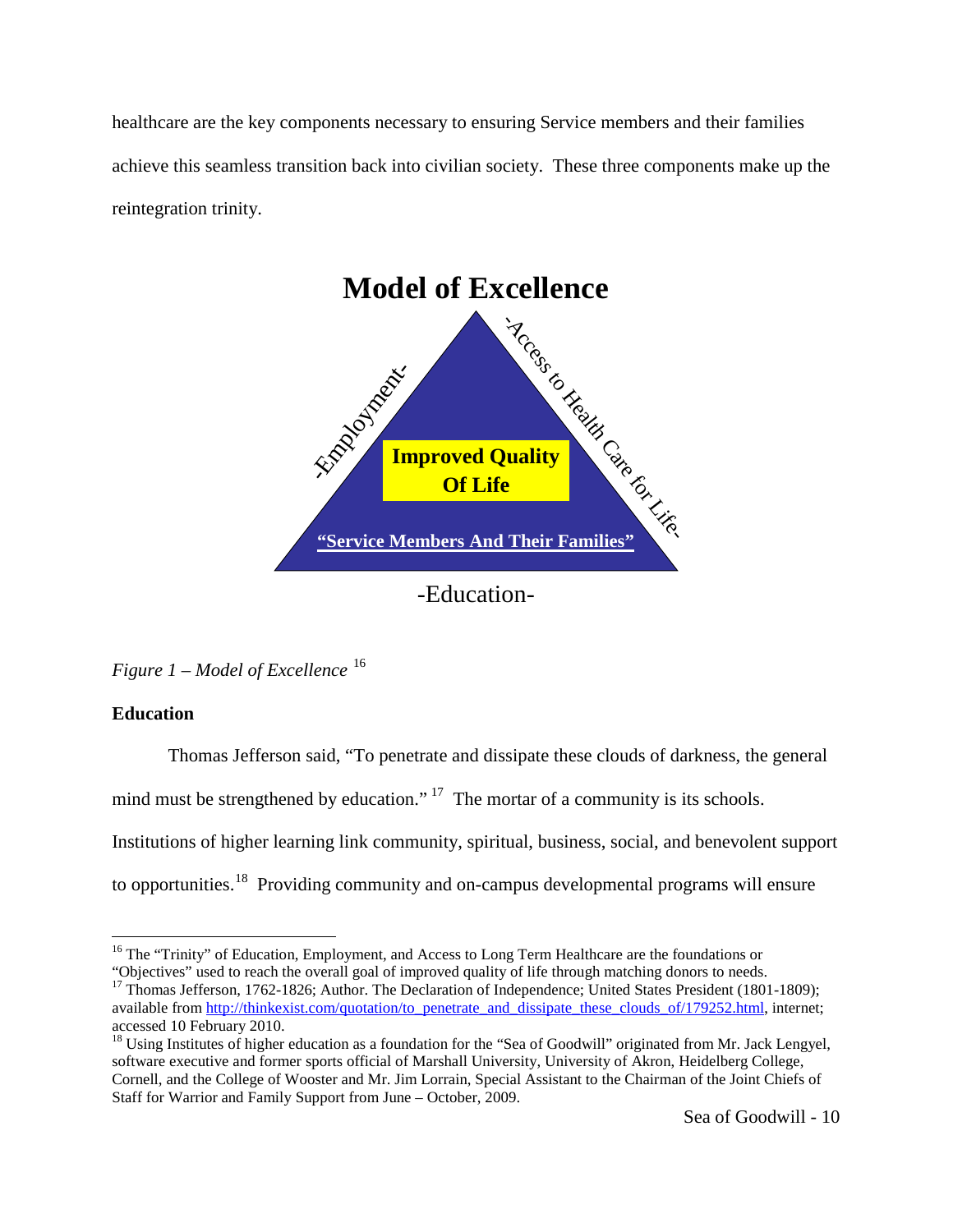both growth and educational support to all veterans. Rising tides raise all boats. Educated veterans will not just improve themselves and their families; they will improve society through increased career performance and productivity to their community.

The Post 9-11 GI Bill provides the financial support to veterans for their education. But the non**-**financial issues such as belonging to a community or integrating into civilian life cannot be legislated -- they have to be part of the culture. This is how Sea of Goodwill helps us realize the full benefits of the GI Bill. Mentoring for families, paying for college preparation classes for children of fallen heroes, or providing full tuition for children or spouses of the wounded are all ways the Sea of Goodwill can help.

## **Employment**

Approximately 300,000 Service members are currently working through the symptoms of post traumatic stress, and nearly 10 percent of Service members were either wounded or required hospitalization while in Iraq.<sup>[19](#page-12-0)</sup> As of 2007, over 1.8 million Service members have deployed since 2001. Of those, approximately 38 percent of all active duty Service members and 49 percent of the National Guard have reported psychological symptoms on post-deployment health assessments.<sup>[20](#page-12-1)</sup> With growing operations in Afghanistan and other Overseas Contingency Operations, these numbers will only grow.

Our nation's wounded, ill, or injured Service members will likely seek to return to communities while recovering and/or determining how to adjust their life according to their injury or illness. No single group is most at risk. The warrior who served our nation, but never saw battle; the warrior who saw battle, but never was wounded; and those who bear the scars of

<span id="page-12-0"></span><sup>&</sup>lt;sup>19</sup> RAND Survey (2008), "One In Five Iraq and Afghanistan Veterans Suffer from PTSD or Major Depression;" available from  $\frac{http://www.random.org/news/press/2008/04/17/}{$ ; internet; accessed 10 February 2010.

<span id="page-12-1"></span><sup>&</sup>lt;sup>20</sup> Department of Defense Task Force on Mental Health. *An achievable vision: Report of the Department of Defense Task Force on Mental Health.* (Falls Church, VA: Defense Health Board. 2007).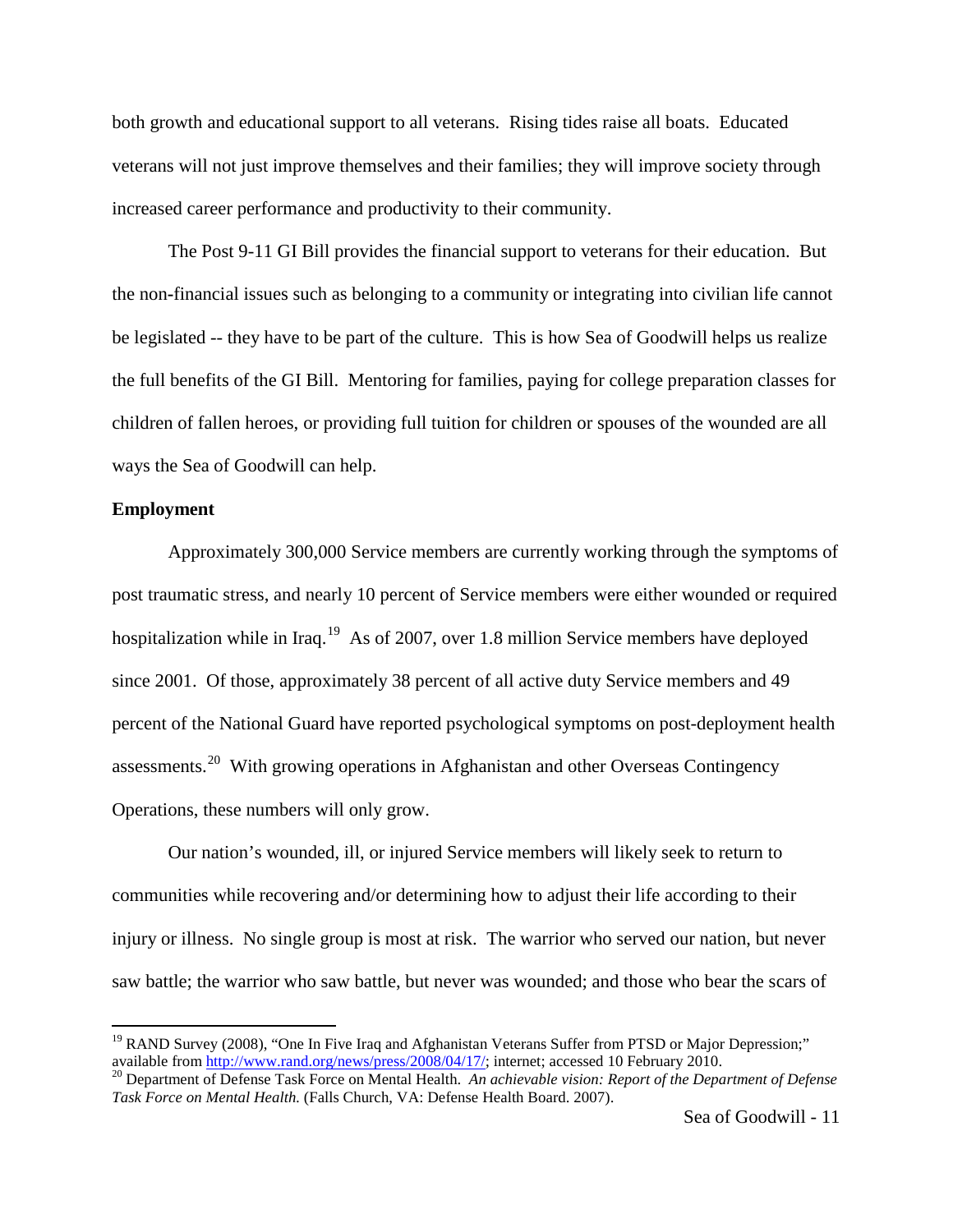battle are all at some level of risk based on their own resiliency, abilities, social support, and initiative.

Rewarding and fulfilling employment in mainstream society is necessary, not only for financial well-being, but also for the mental and emotional support that a rewarding or satisfying occupation can provide. The sense of contribution alone may be enough to jumpstart the reintegration process. Employers must fully understand the unique aspects of some Service members. For example, the emotional strain and rigors of combat can reduce trust. Media and military culture can further erode a Service member's trust of the civilian population. Service members moving into a bottom line company may not feel as though team work, something ingrained in military culture, is appreciated or recognized. These perceived differences should not, however**,** preclude an employer from reaching out to the transitioned Service member. The experience, skills, and critical thinking abilities that help make our nation's military great are highly valuable to the civilian workforce.

A career though, is not just about the Service member who is employed. It is also about the employer and the bottom line. Although the Sea of Goodwill includes public and private institutions opening their doors to our Service family, we cannot let the Sea of Goodwill allow the Service member to become a charity case - quite the opposite is anticipated. An educated and healthy citizen with real experience, gained through military service, has a proven track record for increasing productivity and growing a business' bottom line.<sup>[21](#page-13-0)</sup>

<span id="page-13-0"></span><sup>&</sup>lt;sup>21</sup> For example, United Services Automobile Association (USAA) shows military service in a post-military career is a force multiplier for increasing productivity and growing the bottom line of a business. Liz Conklyn, the executive vice president of People Services at USAA says, "The leadership traits, work ethic and shared experiences that come with being a part of the military community are a valuable asset and a key ingredient to our success in providing empathetic and best-in-class service to our customers."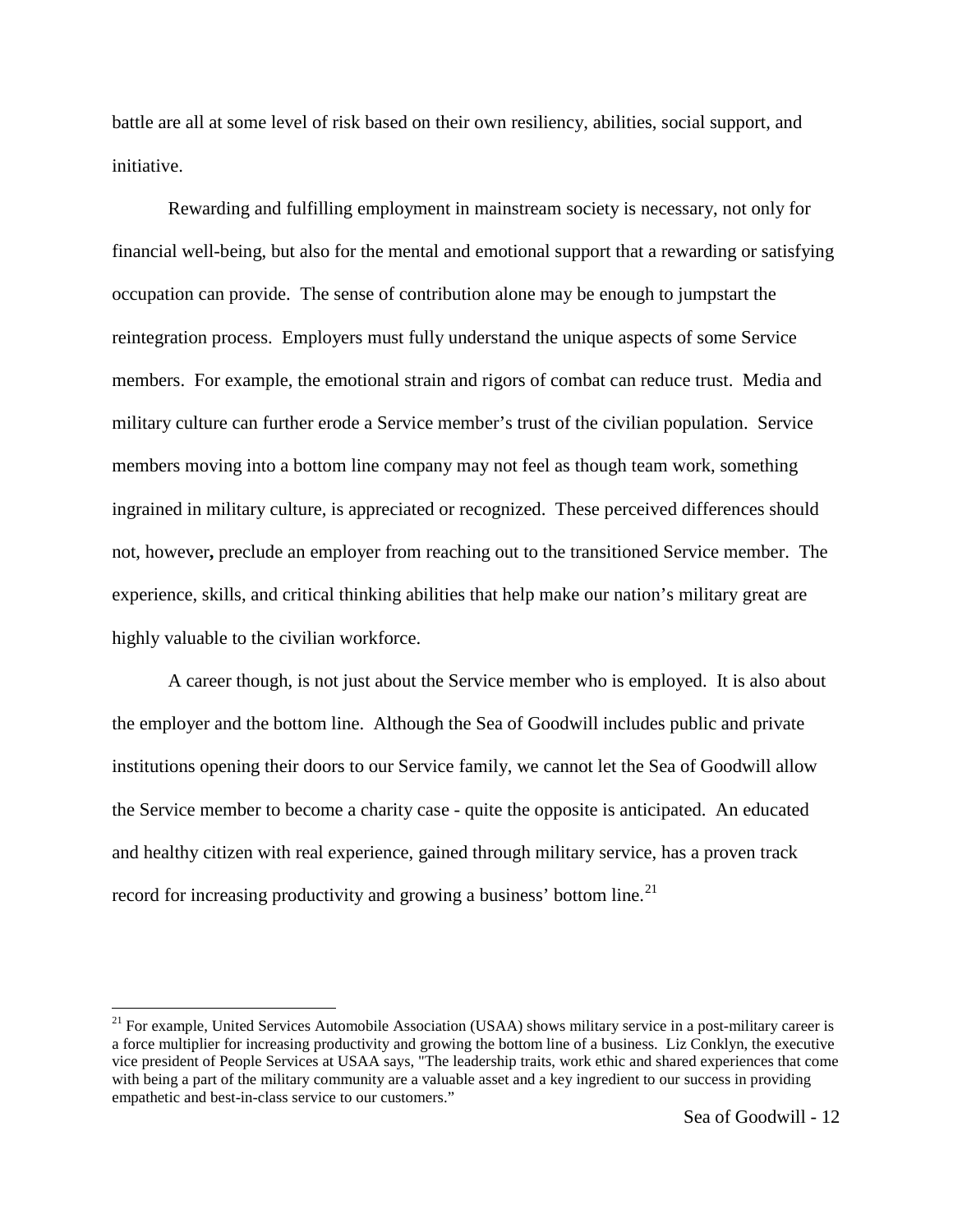## **Accessing Healthcare**

To sustain growth, a steady, productive workforce must be healthy. If Service members and families are to reintegrate into society, a wholistic approach must be taken to ensure access to life-long, world-class quality health care is available.

Some Service members are suffering from combat and operational stress, Traumatic Brain Injuries, and traumatic loss of limbs, sight, and mobility directly incurred in service to their nation. Still other active and separating Service members are dealing with other non-combat related health issues. Although Service members wounded or injured in the line of duty are afforded top-notch health care through the Department of Veteran's Affairs, there remain many areas in which the systems that promote this world class health care can be improved.

Even some of the nation's best treatment facilities, including those in the VA, still don't fully understand the unique needs of our Service members. Post Traumatic Stress, Traumatic Brain Injury, and above-the-knee blast amputations are not something most health care providers are accustomed to treating. Tricare, Medicare, and Medicaid remain steadfast in covering the various aspects of healthcare for our transitioned Service members. There remain gaps, though, between services the provider will cover and the variety of procedures and recovery needed for some of the complex wounds and illnesses of our Service members.

Healthcare eligibility for the families of Service members remains problematic. Many family members of the severely physically and mentally wounded are forced to leave their jobs to serve as non-medical attendants and care givers. This effectively takes family members out of their employer's health care coverage and leaves them without access to healthcare.

Taking care of the families who are taking care of their loved one is essential to ensure a healthy family unit and an environment that promotes healing. The Sea of Goodwill can assist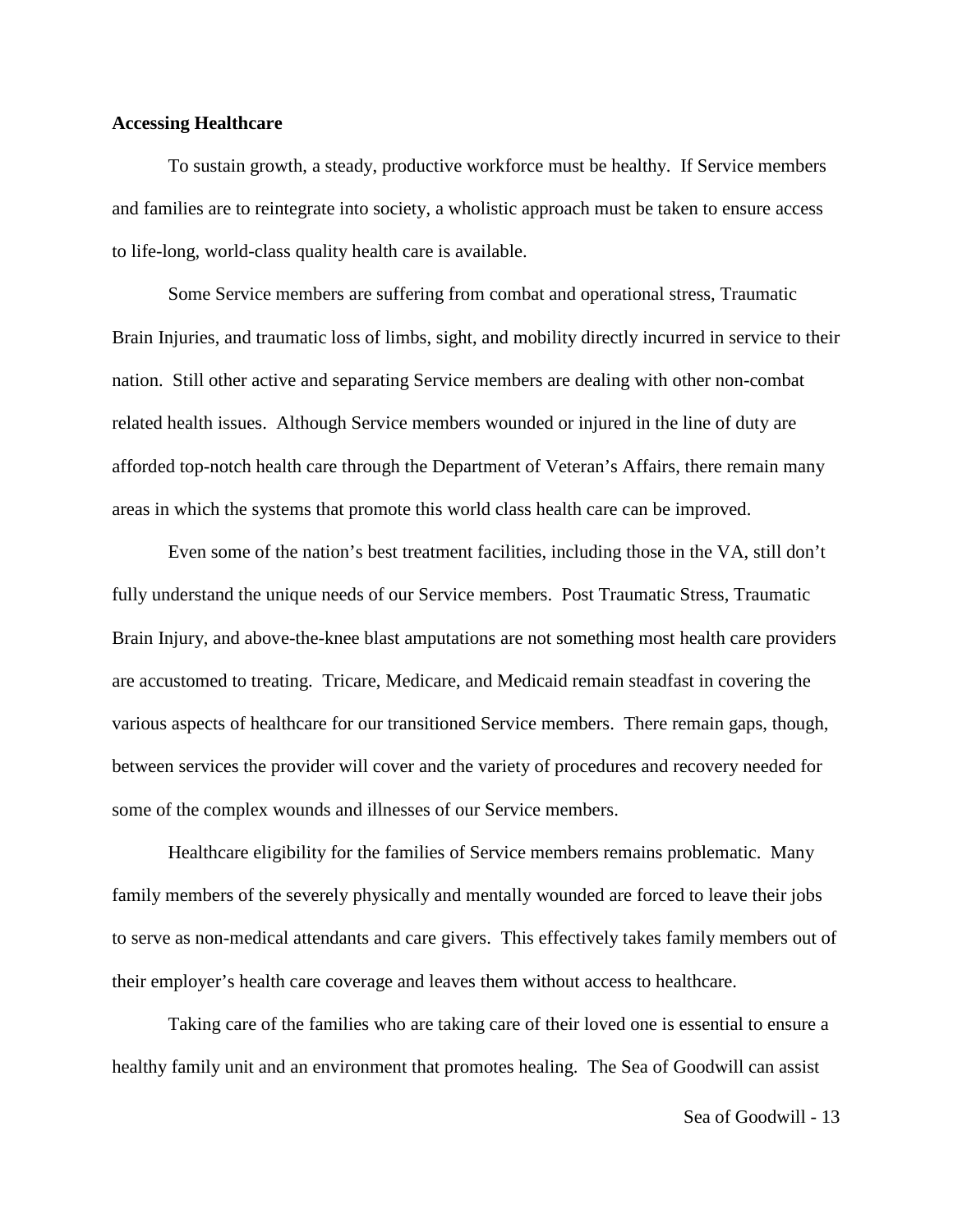by supporting the family member care provider in a variety of ways. Donations of tangibles can help, but equally important is the intangible of time. Elements of the Sea of Goodwill can volunteer to provide respite childcare to give the spouse a break, or can volunteer to run errands. These are ways, beyond governmental assistance, to assist family members as they provide direct care.

A healthy, working society is more productive. A healthy individual is also able to glean more from an education. An educated individual is more competitive and better able to serve as an employee in a community.

#### **Focus**.

The Sea of Goodwill is already established throughout the nation. Linking the Sea of Goodwill, and ultimately building and maintaining it as a long-term solution to military family support, requires a concerted effort and continuous refinement.

Focusing the Sea of Goodwill requires employing four fundamental aspects of management and growth. They are Leading, Caring, Training, and Maintaining. None are independent and individual failures in one area can be improved by strength in another area. This is total commitment of effort to ensure our Service members and their families are educated, employed, and cared for with the ability to access long-term**,** world-class healthcare.

## **Leading**

The Army defines leading as "influencing people by providing purpose, direction, and motivation, while operating to accomplish the mission and improve the organization."<sup>[22](#page-15-0)</sup> Leadership in the Sea of Goodwill takes many forms. Community leaders may provide the motivation to the community organizations or individuals needed to direct their goodwill to the

<span id="page-15-0"></span> <sup>22</sup> FM 6-22 - *Army Leadership Competent, Confident, and Agile.* (Headquarters, Department of the Army, Washington, DC, 2006).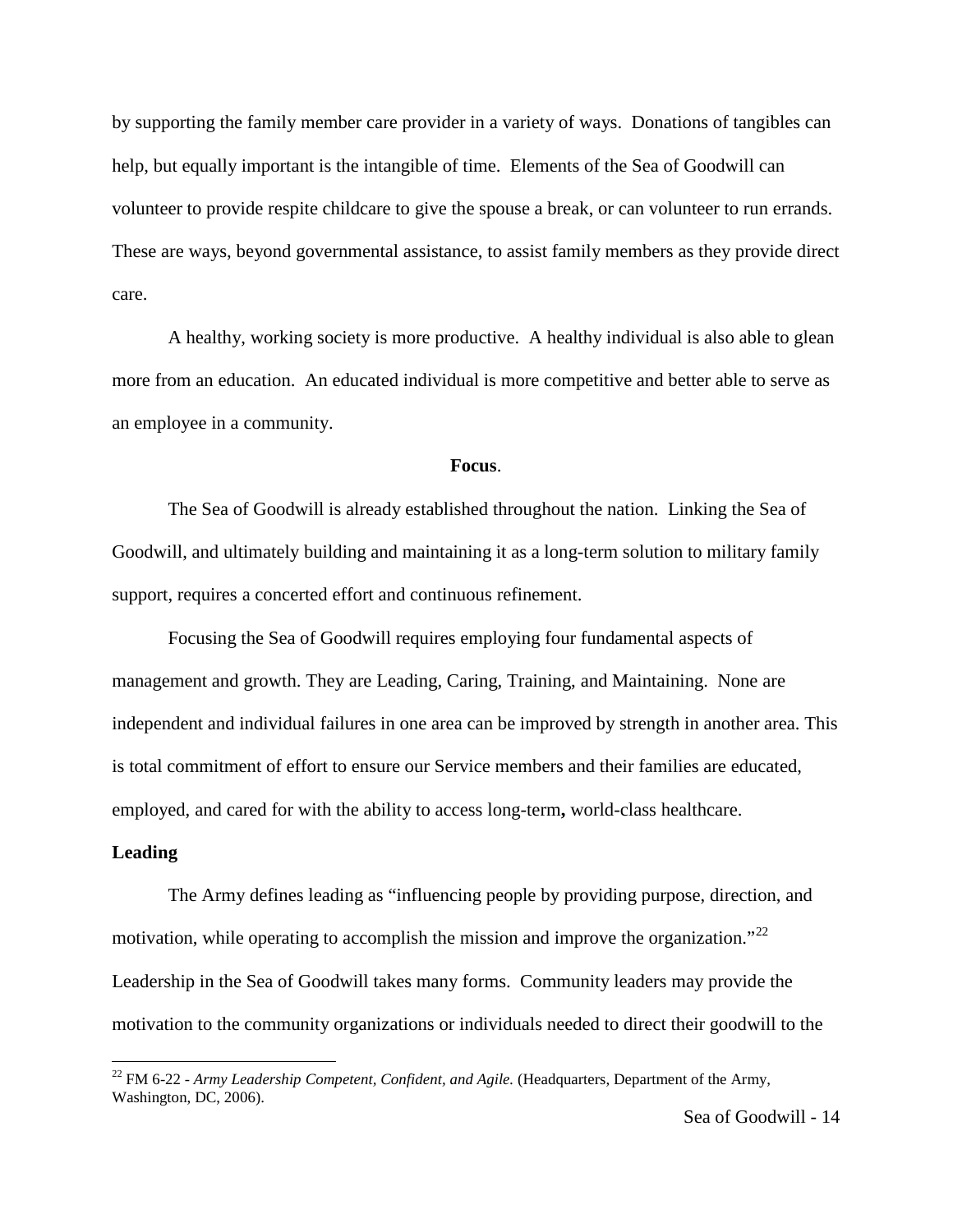right individual. These same organizations may, in-turn, provide the direction a Service member or family needs to locate the available resources, thus giving purpose to their reintegration. The efforts will only get better through understanding, training, and preserving the hard work and pool of resources.

## **Caring**

The military uses the term caring as empathy or "the ability to see something from another person's point of view, to identify with and enter into another person's feelings and emotions." <sup>[23](#page-16-0)</sup> This definition of caring is most fitting to the Sea of Goodwill because of the emphasis placed on understanding a fellow man's viewpoint and background.

Service members endure different hardships from those experienced by civilians. These hardships are not necessarily more difficult or nobler, but different. Our military attempts to address these differences with its serving members as they separate. Of course, the lifestyle change at the end of military service is hard for many Service members to adjust quickly. Communities must attempt to recognize the difficulties a separated Service member may be going through as they return to their community.

### **Training**

Merriam-Webster defines training as "to teach so as to make fit, qualified, or proficient".  $24$  To this, we might also add that training can also make one more aware. The dress-right-dress "gray buildings" that Huntington so poignantly refers to as "military" is not a reality in civilian life.<sup>[25](#page-16-2)</sup> An Iraq or Afghanistan trooper suffering daily from Traumatic Brain Injury, maneuvering

<span id="page-16-0"></span> <sup>23</sup> FM 6-22 - *Army Leadership Competent, Confident, and Agile.* (2006). Headquarters, Department of the Army, Washington, DC, 2006).

<span id="page-16-1"></span><sup>&</sup>lt;sup>24</sup> Merriam-Webster Dictionary. Available from [http://www.merriam-webster.com/dictionary.](http://www.merriam-webster.com/dictionary) Accessed on 13 February 2010.

<span id="page-16-2"></span><sup>25</sup> Samuel P. Huntington, *The Soldier and the State: The Theory and Politics of Civil-Military Relations*. (Massachusetts: Belknap Press, 1957).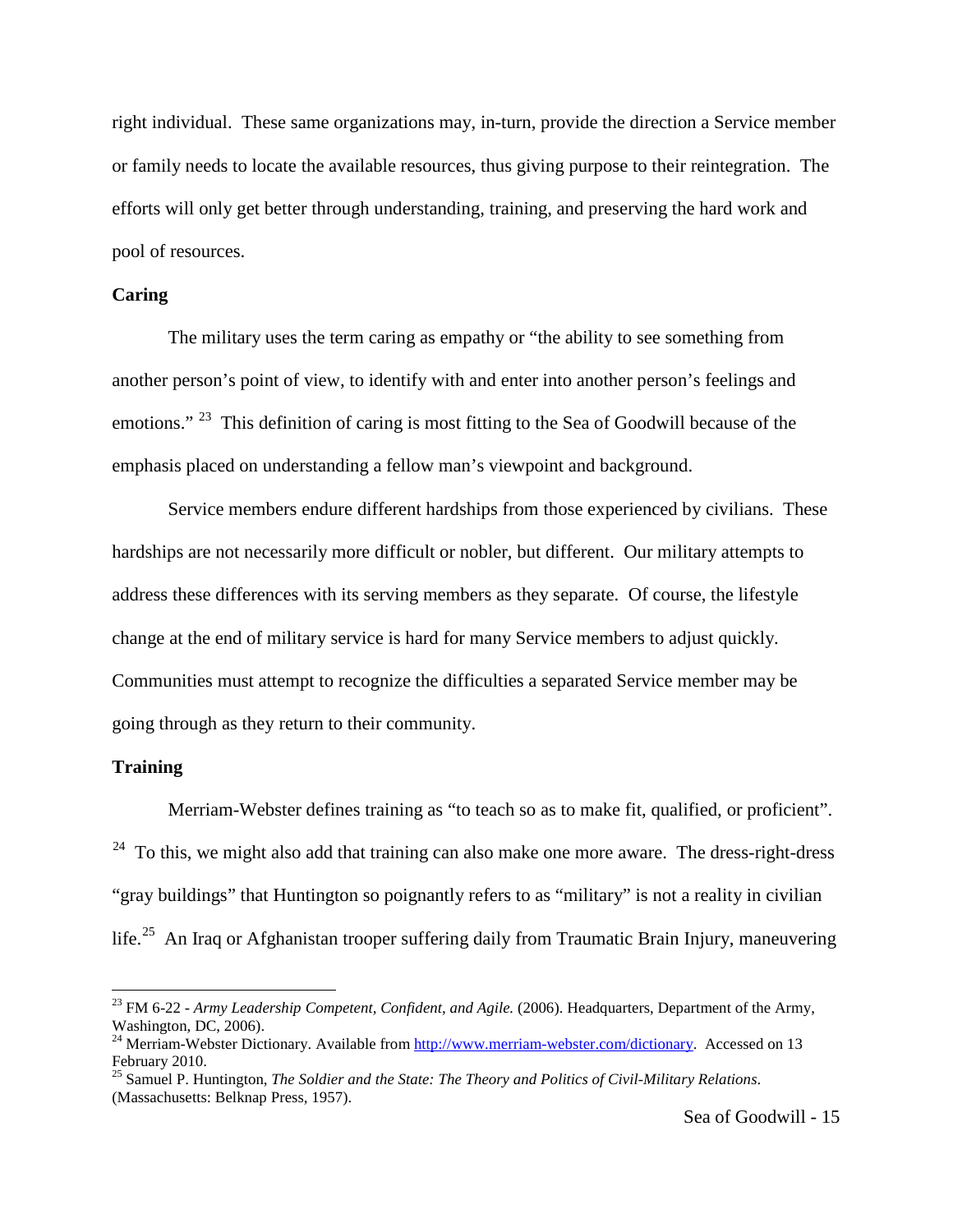a new prosthetic leg, or experiencing the struggles of Post Traumatic Stress as well as the recent widow with three children just trying to make it to the end of the day, may be hard for a town not yet affected by the war to truly embrace. Educating communities, as well as our Service members, on effective ways to integrate both is a key to success.

## **Maintaining**

Maintaining is "To continue; carry on, keep up; Preserve or retain; Sustain." <sup>[26](#page-17-0)</sup> Maintaining should not be confused with stagnation or lack of growth. Community leaders developing systems and synchronizing efforts towards education, employment, and healthcare must build the Sea of Goodwill and maintain that new threshold. Alternatively, maintenance refers to the relationships established between the Sea (the thousands of donors) and the family (the military, Service members, veterans, and families). If the military and this Sea of Goodwill fail to maintain the momentum of this concerted effort, our nation's troops, their families, and our communities will suffer.

<span id="page-17-0"></span> <sup>26</sup> *The American Heritage Dictionary, New College Edition*. American Heritage Publishing Company., INC. Boston, 1975).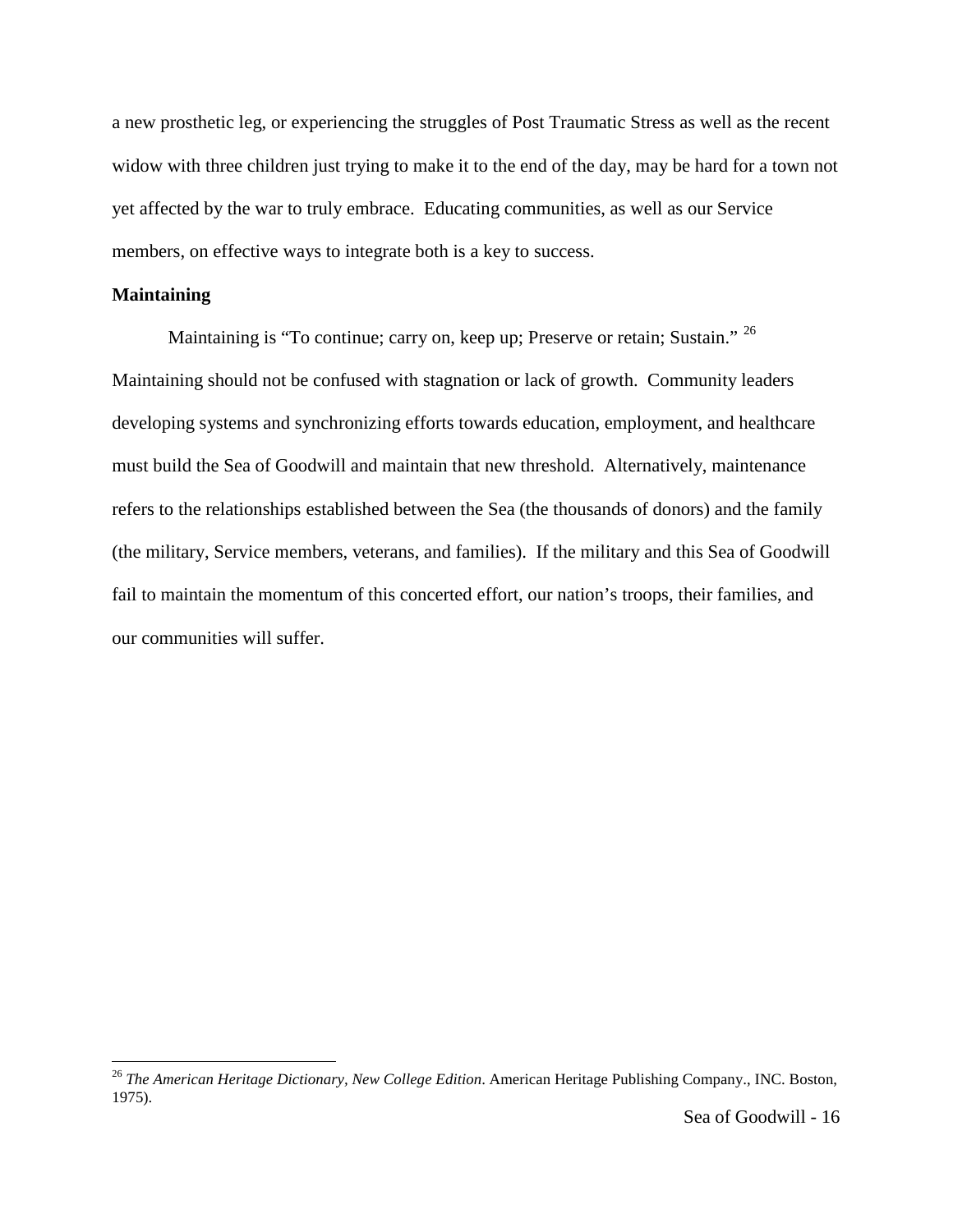

*Figure 1 – Focus***[27](#page-18-0)**

## **Implementation**

Any planner will tell you that a project is 80 percent planning and only 20 percent execution. That certainly holds true for a new project, but is hardly so simply stated for one already in motion. Synchronizing a series of on-going projects is akin to turning a fleet of carriers in a small harbor. It takes precision, skill, and coordination. But most of all, it takes communication to successfully start off in a new, unified direction once again. Successfully streamlining the efforts can be done in three phases – Planning and Garnering Support, Implementation and Assessment, and Reform.

## **Phase I: Planning and Garnering Support**

This phase is ongoing. Selected institutions of higher learning, non-profit organizations, non-governmental organizations, community leaders, and businesses are the key players in what

<span id="page-18-0"></span> $27$  The "Focus" Ven diagram is designed to illustrate the interconnectedness of Leading, Training, Maintaining, and Caring as related to Warriors and Families reaching the Trinity.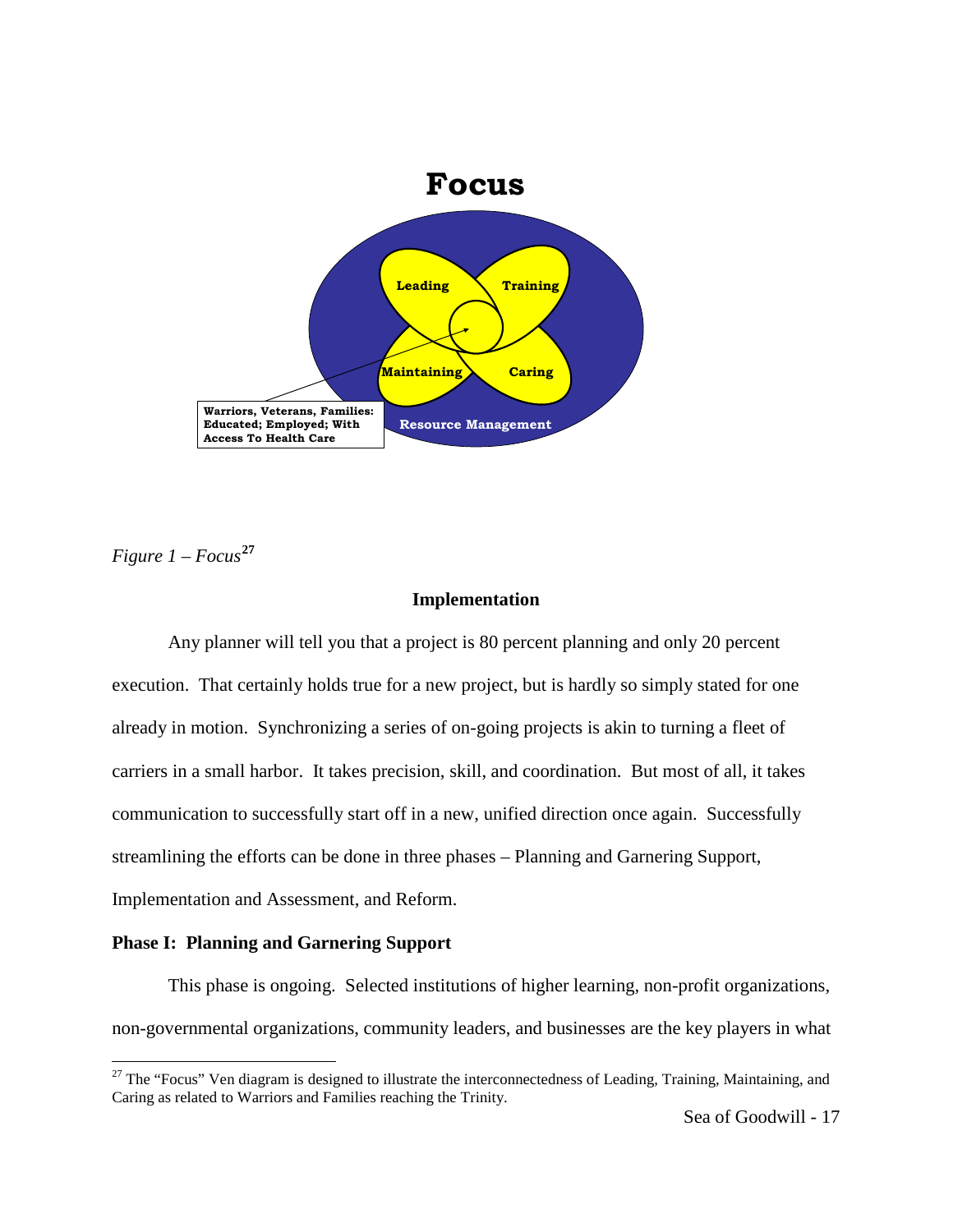is already a strong Sea of Goodwill. Each have "nuggets of gold" placed throughout the system.<sup>[28](#page-19-0)</sup> Accurately identifying these donors and matching needs to their on-going support is essential.

Education is the foundation of the trinity and necessary for successful reintegration of our Service members and their families. Whether it is through sports or education, colleges and universities are, unequivocally, the hub of many communities. Businesses provide input and best practices regarding hiring opportunities and business expectations of our reintigrating Service members and their families. Selected health care systems are essential to maintaining focus on the healthcare segment of the trinity. Non-profits and non-governmental organizations have already given so much and are dedicated to continuing their support. Without them, the Sea of Goodwill would not exist.

*A rudimentary framework for consideration to continue planning is:* 

1. Analysis of preexisting governmental structures, donors, and institutions that assist our veterans and their families.

2. Identification of gaps and seams that exist in resources, requirements, information, and an understanding of the unique needs of Service members, veterans, their families, and the families of the fallen.

3. Identification of resourced agencies (domestic & local, national, governmental, nonprofit, or NGO) tasked against the trinity of education, employment, and healthcare.

<span id="page-19-0"></span><sup>&</sup>lt;sup>28</sup> On 11 February 2010, Admiral Michael Mullen referred to the many organizations, agencies, communities, and individuals already supporting warriors, veterans, and families – the donors – as "nuggets of gold" He stressed the need to align the right donor to the need.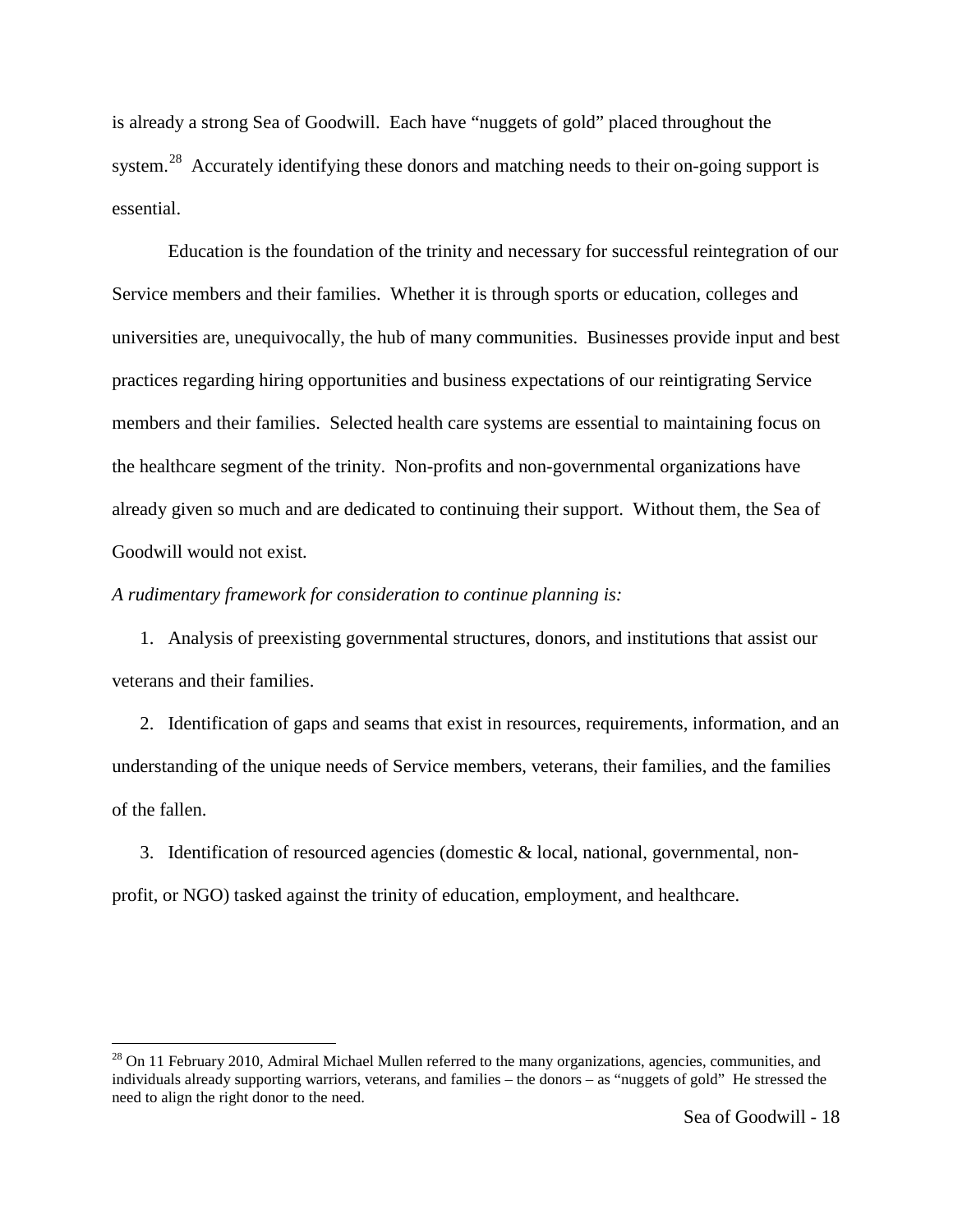4. Synchronized ways in which a community (or multi-lateral organization such as a district/region) communicates with citizens, donors, institutions, and other governmental/nongovernmental organizations.

The intent behind the formulation of planning and garnering support is the advancement of programs, communities, and societal institutions and capabilities to a point of improved quality of life for our veterans and families.

### **Phase II: Implementation and Assessment**

National implementation is the organized linkage of efforts to meet the unique needs of warriors and their families. This is done by community leaders using resources available from donors across the spectrum of institutions, government agencies, and benevolent groups throughout the nation. Jack Lengyel calls this collective group "Community Action Teams."<sup>[29](#page-20-0)</sup> These teams are a way for communities to pull together and organize their Sea of Goodwill. Application criteria at the local level should assess the donor's ability to meet the needs using the following criteria: Enduring vice Temporary; Responsive vice Bureaucratic; Personal vice Impersonal; Adaptable vice Cumbersome; Discreet vice Indiscreet; Unique vice Specialized; Peer-to-Peer vice Directed; Honest vice Regulated; High quality vice Good. Assessing these criteria will allow community leaders to develop for the long term.

#### **Phase III: Reform**

This phase will be enduring. It will take into account changing economic and security situations that affect our Service members, and evolving science that changes educational and healthcare practices. Reform is a nuanced and time-intensive undertaking requiring the

<span id="page-20-0"></span> $29$  The Community Action Teams (CAT) model was created by Jack Lengyel as a way to collate the available support to a community's reintigrating warriors and families. The CAT provides the leadership needed to organize the information and available resources. Resources may come from Non-Governmental Organizations, Federal and State Organizations, and Donors. Information may come in the form websites like Warrior Gateway or Military.com. These teams can manage smaller, more focused teams to assist individual and family needs.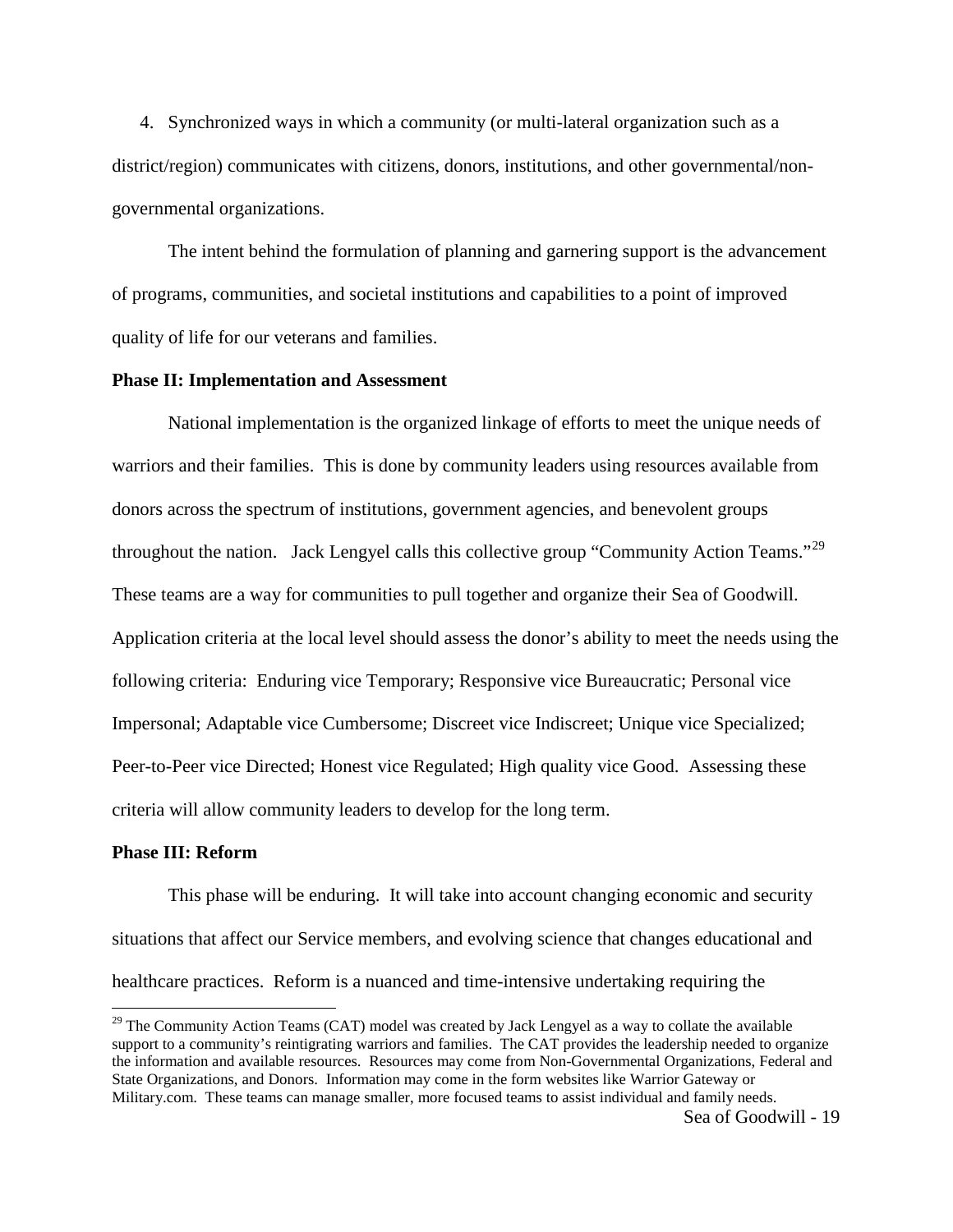understanding and assimilation of lessons learned, both internal and external, as well as a desire to progress, rather than looking to the past. Local community leaders must allow for and encourage reform efforts while accepting support, resources, and expertise from partner organizations and institutions. As government efforts and legislation take hold, the need for donor support should take an ever decreasing supporting role and begin to fade into the background.

## **Conclusion**

The men and women of our all-volunteer force have already demonstrated they are willing to serve the nation. The objective is building capacity within our local communities to assist Service members, veterans, and their families. This capacity must outlive current conflicts and be comprehensive enough to link donors from an existent Sea of Goodwill to unique and special needs.

To build or rebuild a capability is to assume that either it does not exist, that it is adequate in nature yet not fully linked, or that it is inadequate to meet the needs that exist. While the first may be easily proven, the latter two requires an in-depth assessment. The building or rebuilding of basic necessities, care for the visible and invisible wounds, and reintegration with families is an absolute requirement for short-term stability. Yet the building or rebuilding of larger entities such as education, employment, and access to healthcare for life, require a more sophisticated analysis of the needs and the local society's donor support. Rather than simply stating our objective is to enable our veterans and their families, and to link support mechanisms, we should seek to reform our institutions to a standard and capability that will offer a better chance of sustaining for the long haul.